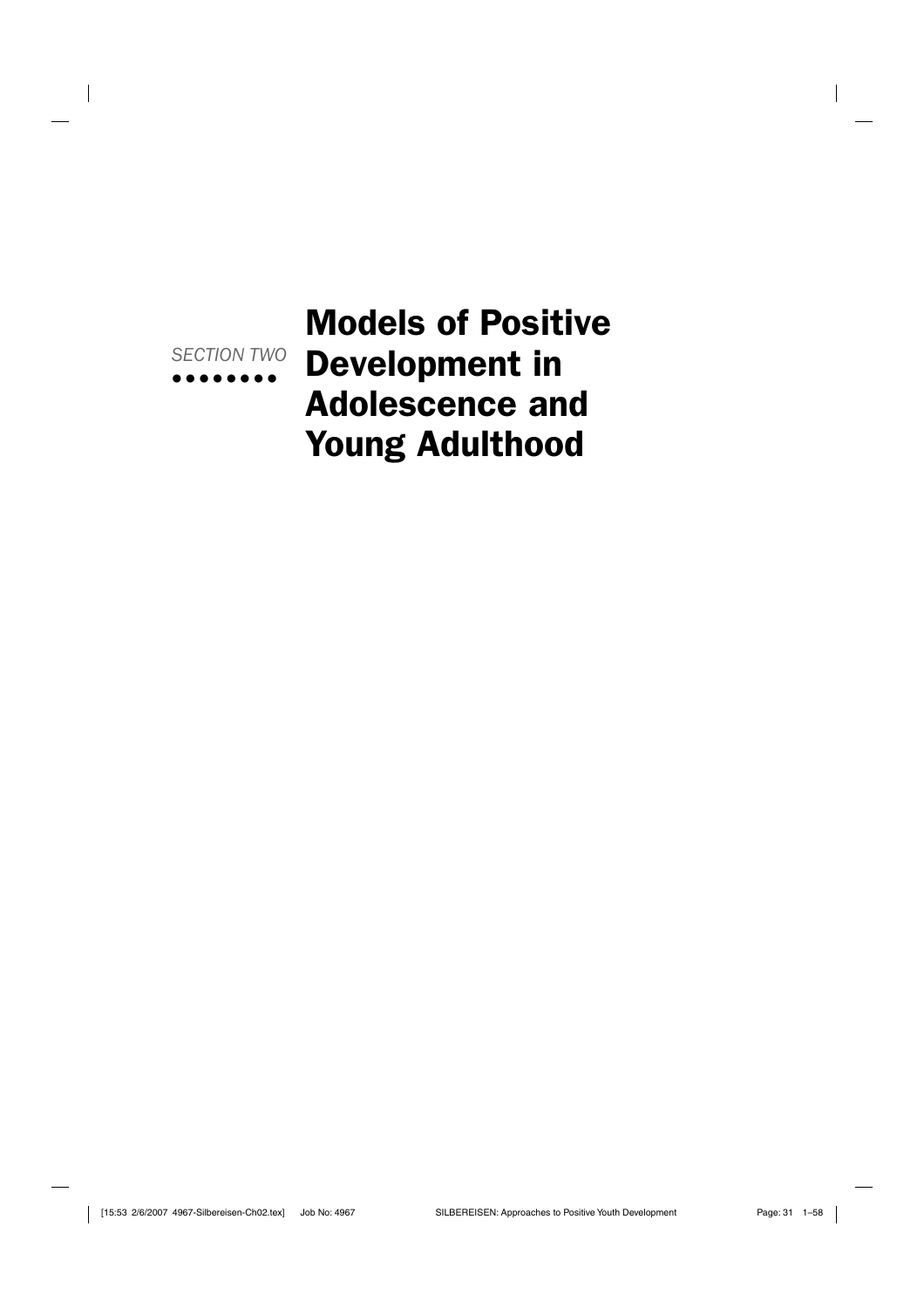[15:53 2/6/2007 4967-Silbereisen-Ch02.tex] Job No: 4967 SILBEREISEN: Approaches to Positive Youth Development Page: 32 1–58

 $\overline{\phantom{a}}$ 

 $\overline{\phantom{a}}$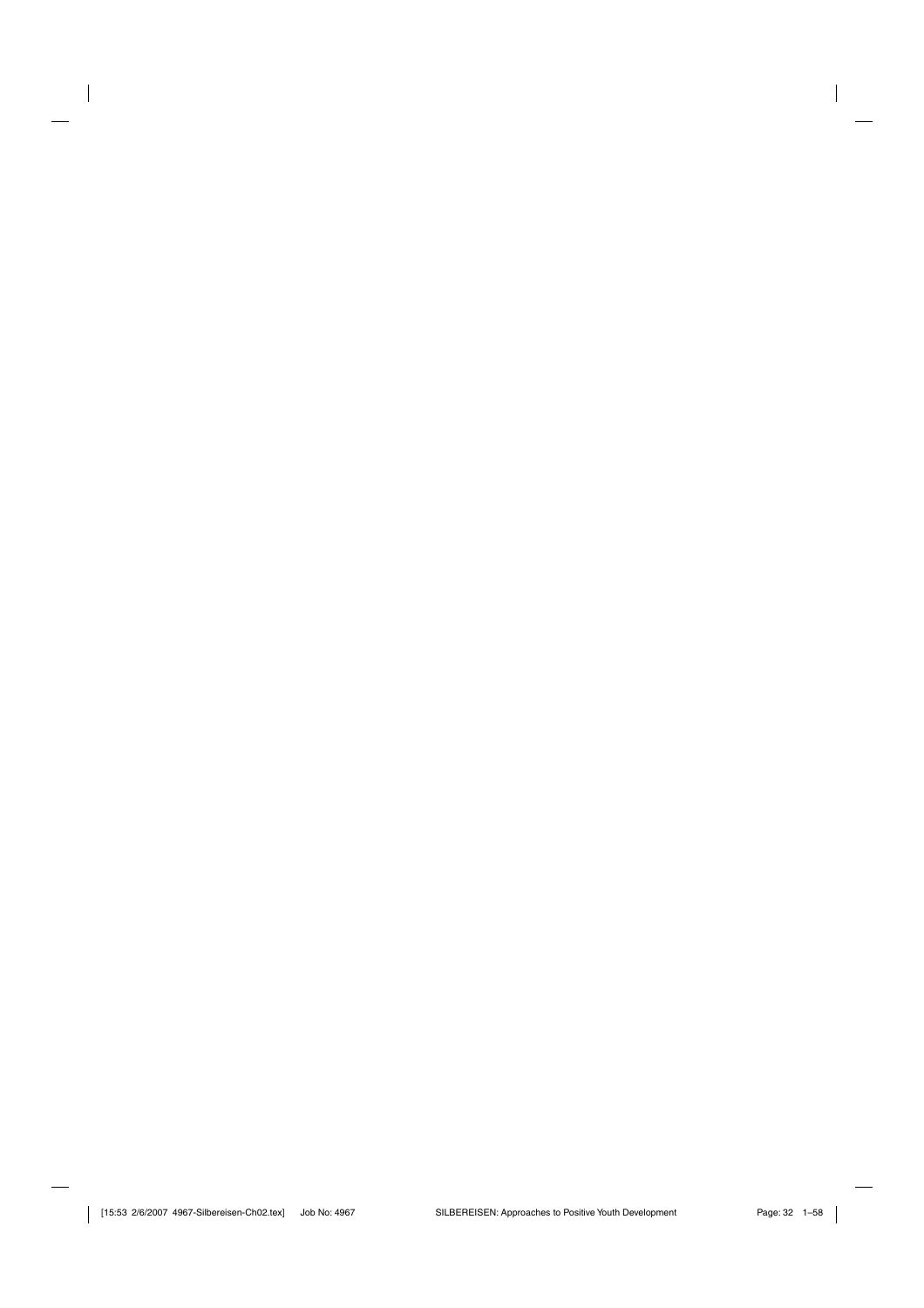*CHAPTER TWO* ••••••••

# Developmental Assets: An Overview of Theory, Research, and Practice

### *Peter L. Benson*

Three theoretical constructs guide an applied research initiative aimed at transforming communities to promote positive human development. First, *developmental assets* represent a theoretical construct identifying a wide range of environmental and interpersonal strengths known to enhance educational and health outcomes for children and adolescents (Benson, 1990, 1997, 1998; Benson, Leffert, Scales, & Blyth, 1998; Benson, Scales, Leffert, & Roehlkepartain, 1999). The 40 elements in this framework represent a synthesis of multiple research literatures and are purposefully positioned as health-enhancing resources over which communities have considerable control. Second, *asset-building community* is an evolving conceptual model describing the nature and dynamics of places and settings that provide a constant and equitable flow of asset-building energy to all children and adolescents (Benson, 1997; Benson & Leffert, 2001). This vision of developmentally attentive communities describes multiple arenas of asset-building capacity, including individual-level actions by community residents in informal relationships with children and adolescents, socializing system actions (e.g., families, neighborhoods, schools, congregations, youth organizations), and community-building actions that can be triggered directly or indirectly by the economic and governmental infrastructures of a community.

Finally, *asset-building society* represents an emerging line of conceptualization and inquiry regarding the roles of social norms, public policy, rituals, and media in advancing the asset-building capacity of individuals, systems, and communities (Benson, Scales, & Mannes, 2003). One initial foray into this work is a poll of a nationally representative sample of adult to identify the social norms that advance or hinder adult engagement in the lives of children and adolescents (Scales et al., 2004). In our model, we assume that these three constructs (assets, community, and society) are interrelated dynamically and originally. The third is *asset-building society*, a construct that informs our work in local, state, and national policy arenas.

The work is essentially focused on generating both knowledge and applied strategies for strengthening the developmental infrastructure within communities. The human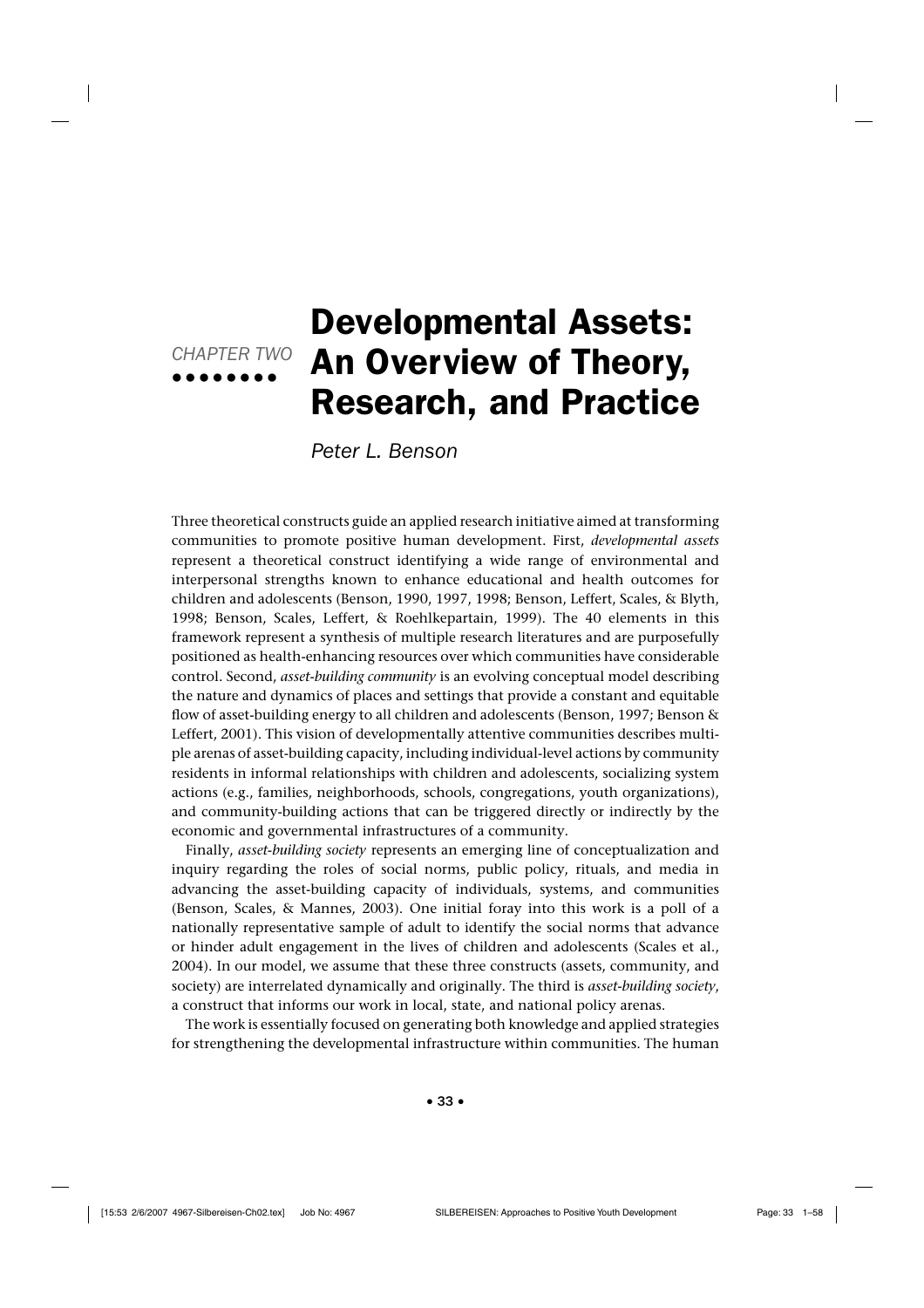development infrastructure has to do with the patterns, rhythms, and flow of community attentiveness to essential developmental needs and milestones. In essence, we are speaking here of access to core developmental experiences, such as support, engagement, empowerment, belonging, affirmation, boundary setting, structure, and connectedness, all of which are grounded less in program and policy and more in how citizens and socializing systems identify and use their inherent, relational capacities (Benson & Saito, 2001).

There is mounting evidence that this human development infrastructure is particularly fragile in American communities. Take, for example, three types of support and connection that are known to be predictive of significant adolescent health outcomes: sustained relationships with nonrelated adults (i.e., embeddedness in intergenerational community), embeddedness in neighborhoods in which adults know and interact with children and adolescents, and engagement in schools that students perceive as caring and supportive. These three forms of support, each of which is essentially about adult attentiveness and connection, are 3 of 40 developmental assets discussed in the next section. In survey-based profiles of hundreds of urban, suburban, and rural communities, we have discovered that these kinds of support mechanisms are relatively uncommon (Benson et al., 1999). To be precise, an aggregated sample of 99,462 middle school and high school students in 213 cities yields these percentages of youth who experience these three developmental nutrients: intergenerational relationships, 41%; caring neighborhood, 40%; and caring school climate, 25%. In addition, further analyses of these 213 suggest that the fragility of these support systems, and that of parallel systems of empowerment, structure, and engagement, generalizes across geography and community size. Also, subgroup analyses of student reports reveal that this these patterns hold across gender, grade, parental education, and race/ethnicity (Benson, 2003a; Benson et al., 1999).

This research and applied interest in understanding and promoting developmental assets is propelled, in part, by the coalescence of three issues emerging in the latter part of the 20th century. First is a series of social changes that alter youth access to developmental resources. In this extensive literature, social changes hypothesized to undermine the capacity of family and community to generate developmental resources include increasing parental absence because of changes in the nature of work and the dramatic increase in out-of-home employment of mothers; the loss of shared ideals about the goals of development; the growing privatization of recreation; increases in age segregation; the decrease in neighborhood cohesion; the disconnect by teenagers from structured programming; the prevalence of negative stereotypes about youth; and the explosion in media access by youth (see, for example, Benson, 1997; Benson et al., 1998; Damon, 1997; Dryfoos, 1990; Furstenberg, 2000; Garbarino, 1995; Lerner, 1995; Mortimer & Larson, 2002; Scales, 1991, 2001). In a particularly cogent analysis of these trends, Bronfenbrenner and Morris (1998) offered this summary:

The research findings here presented reveal growing chaos in the lives of families, in child care settings, schools, peer groups, youth program, neighborhoods, workplaces, and other every day environments in which human beings live

• 34 •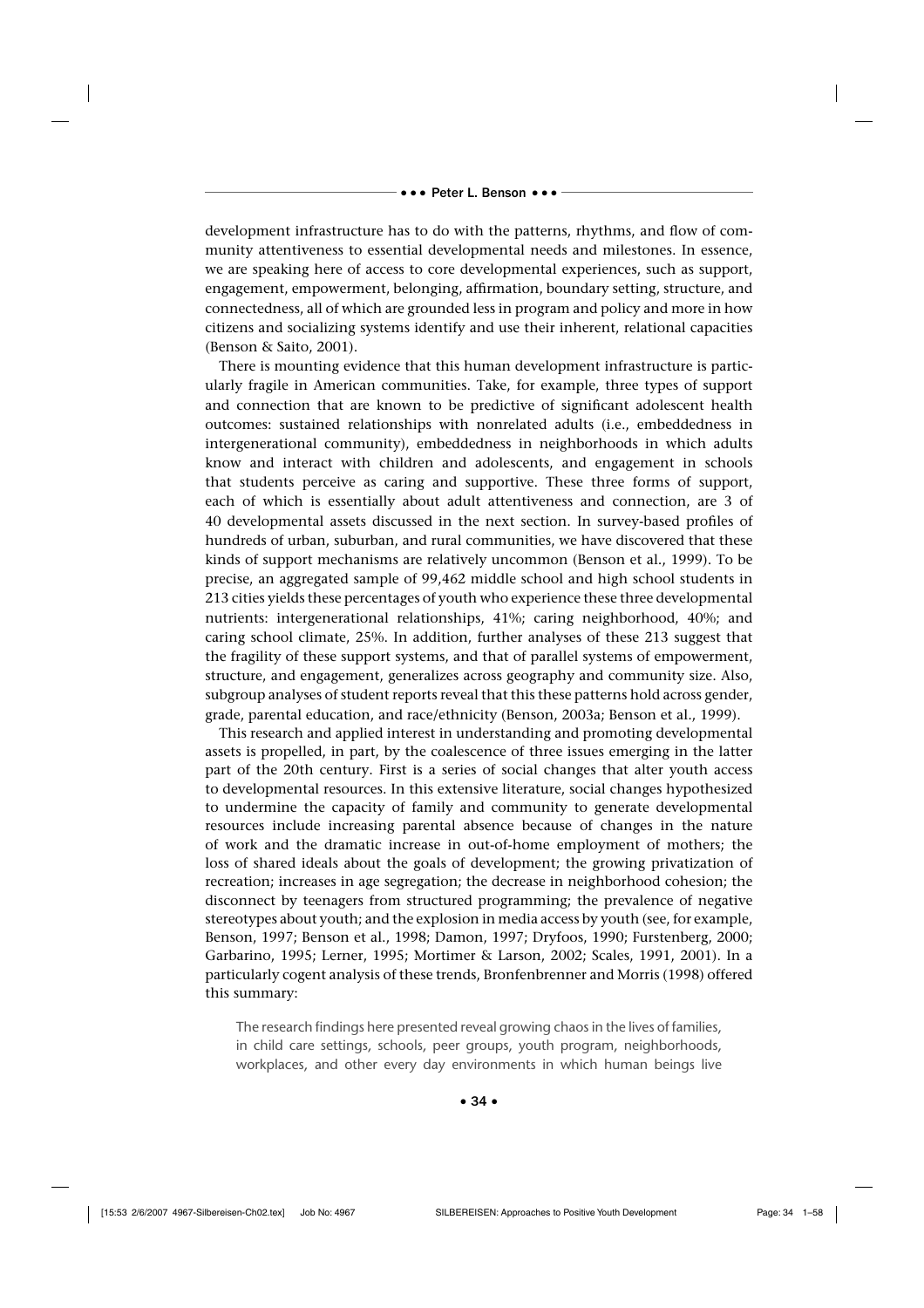their lives. Such chaos, in turn, interrupts and undermines the formation and stability of relationships and activities that are necessary for psychological growth. (p. 1022)

A second issue, closely aligned with the range of social changes discussed earlier, is a much debated dynamic of community life. In Putnam's words, this is "the disappearance of social capital and civic engagement in America" (Putnam, 1996). A healthy society, at least in Western terms, requires the mobilization of social networks and social norms to support the pursuit of shared goals (social capital) and the meaningful participation of citizens in building and being community (civic engagement). In the fields of political science and public affairs, the suppression of social capital and civic engagement is widely documented and discussed as a possible explanation for historical downturns in voting behavior and as consequences of rising social mistrust, isolation, and individualism (Benson, 1997).

If we can extrapolate from this literature, the concept of civic engagement also is useful for analyzing processes of child and adolescent development within a community context. We take it as axiomatic that such core developmental processes as the transmission of values and standards, the provision of support, the establishment of checks and balances in behavior, and the promotion of belonging and empowerment depend to a large extent on consistent adult presence and voice. Further, we suggest that these kinds of core developmental processes are best promoted when adult presence and voice are redundant, holding across many of the contexts of child and adolescent development (e.g., family, neighborhood, public gathering places, schools, congregations). This kind of vibrant developmental infrastructure requires considerable civic engagement in the lives of children and adolescents, which in turn requires social norms favoring engagement and a kind of self-selection by most community residents to connect and engage.

In a rather pointed critique, McKnight (1995) has described an unintended consequence of suppressing community social capital and engagement. In his words:

The most significant development transforming America since World War II has been the growth of a powerful service economy and its pervasive serving institutions. Those institutions have [commodified] the care of community and called the substitution a service. As citizens have seen the professionalized service commodity invade their communities, they have grown doubtful of their common capacity to care, and so it is that we have become a careless society, populated by impotent citizens and ineffectual communities dependent on the counterfeit of care called human services. (pp. ix–x)

The third issue is the contemporary dominance of what is often called the deficit reduction paradigm. In this paradigm, research and practice are steered toward naming, counting, and reducing the incidence of environmental risks (e.g., family violence, poverty, family disintegration) and health-compromising behavior

• 35 •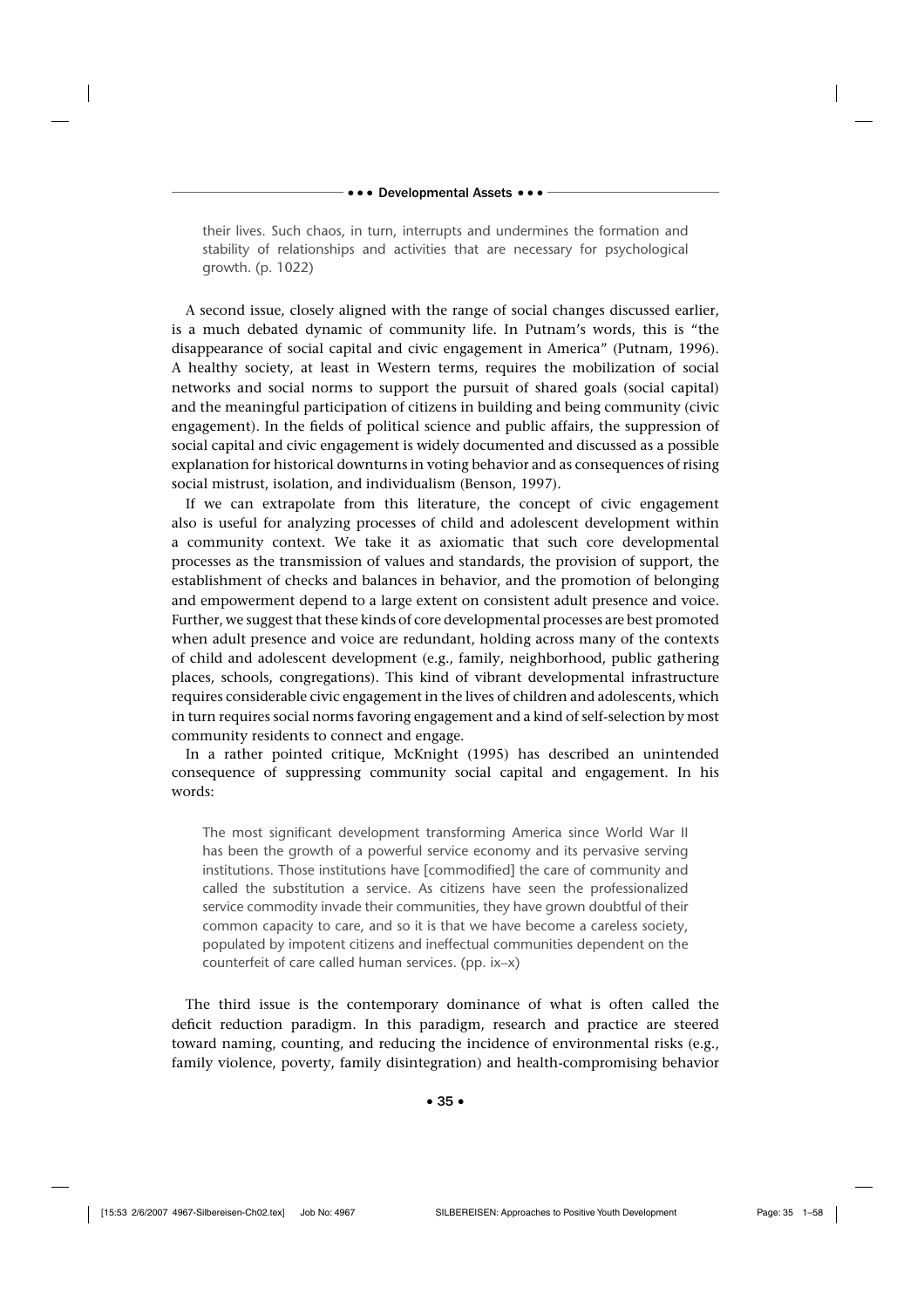(e.g., substance use, adolescent pregnancy, interpersonal violence, school dropout). This paradigm, it has been argued, dominates the policy and funding strategies chosen to enhance child and adolescent health (Benson, 2003b; Lerner, 2004). The point here is not that deficit reduction as a way of thinking and mobilizing action is misguided; however, as a dominating paradigm, it may unintentionally enhance both the overprofessionalization of care and civic disengagement. These processes may well be symbiotic. That is, civic disengagement and professionalized forms of addressing child and adolescent health may feed each other.

As argued in a series of publications, the United States is a nation dominated by deficit and risk thinking, by pathology and its symptoms (Benson, 1997, 2003a; Benson et al., 1998). In one particularly important analysis, Larson (2000) suggests that developmental psychology has spawned a much stronger tradition for understanding and treating psychopathology than for understanding and promoting pathways to developmental success. This deficit lens shapes our research, our policy, and our practice. It fuels the creation of elaborate and expensive service and program delivery infrastructures, creates a dependence on experts, encourages a public mistrust of youth, and, by consequence, derogates, ignores, and interferes with the natural and inherent capacity of human collectives (e.g., cities) to be community.

The theory and research undergirding developmental assets and asset-building community are designed, in part, to reframe the targets and pathways of human development around images of strength and potential. We posit that this shift is crucial for mobilizing both personal and collective efficacy on behalf of child and adolescent development. By so doing, we ultimately seek to balance paradigms so that communities pursue deficit reduction and asset building with equal vigor.

The research tradition we began at Search Institute in 1990 is focused on understanding the processes and dynamics for strengthening the human development infrastructure in American communities. More specifically, my work and that of my colleagues at Search Institute is focused on an action research agenda designed both to understand the role of community in human development and to position communities as colearners with Search Institute in creating sustainable strategies for unleashing their human development capacity.

#### The Concept of Developmental Assets

The concept of developmental assets, first posited in 1990 (Benson, 1990), is grounded in the large metatheory known as developmental systems theory (Ford & Lerner, 1992; Gottlieb, 1997). This metatheory includes several crucial assumptions and components that, in combination, position human development in relational and contextual space, and in contrast to earlier developmental theories that split development into such polarities as nature–nurture, biology–culture and individual– society (Lerner, 1998; Overton, 1998).

Central to the theory of developmental assets are conceptions of the developing person, the contexts in which the person is embedded, and the dynamic interaction

• 36 •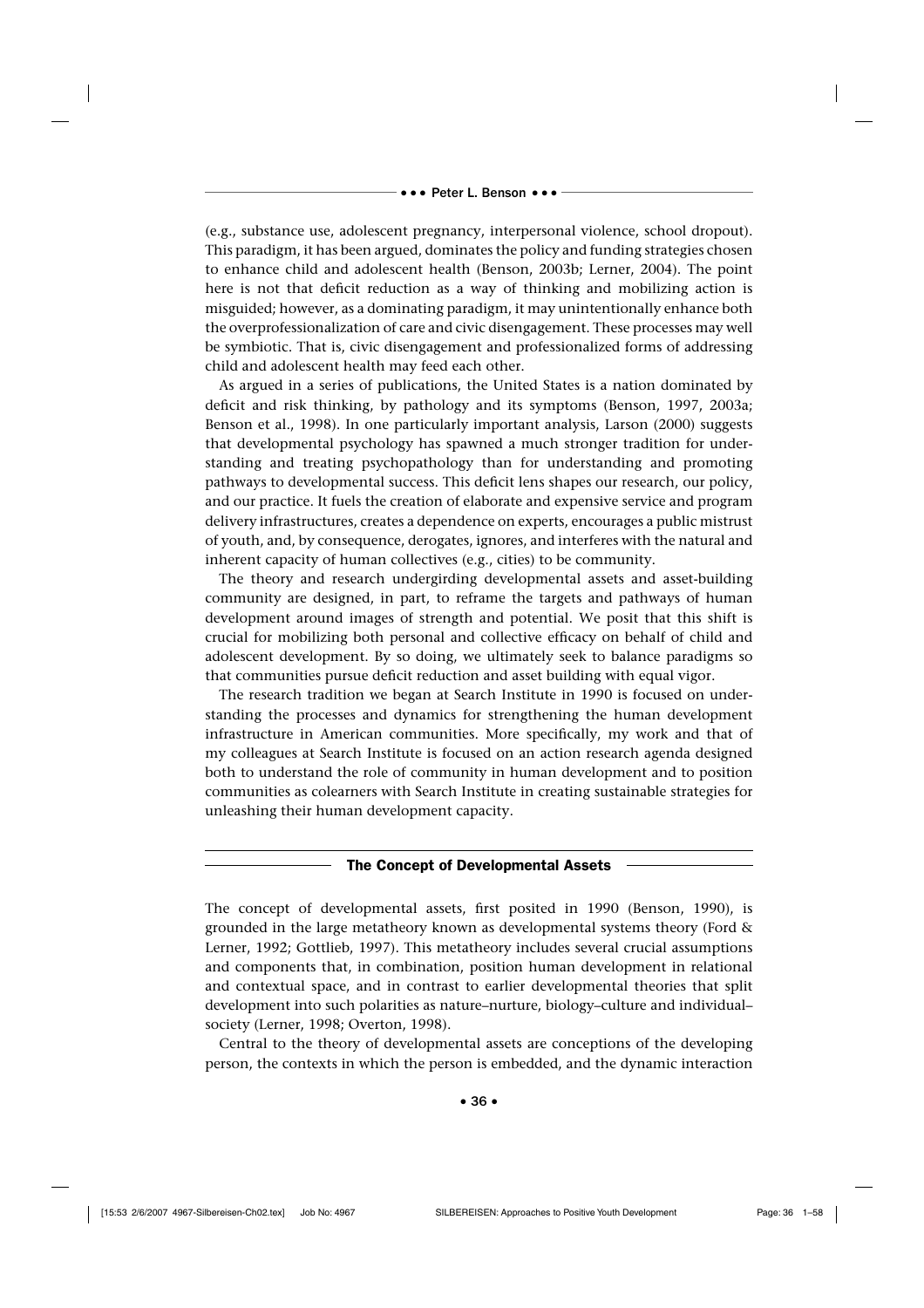between the two. Following Lerner's lead (1984, 1998, 2002, 2003), all of the multiple levels of organizations engaged in human development—from biology and disposition to relationships, social institutions, culture and history—are fused into an integrated system. Development has to do with changes in the relations among and between these multiple levels of organizations. Consonant with systems thinking in biology, persons—through their dynamic interaction with developmental contexts experience pattern and order via the process of self-organizing. This key dynamic of self-organization means that "…pattern and order emerge from the interactions of the components of a complex system without explicit instructions, either in the organization itself or from the environment. Self-organization—processes that by their own activities change themselves—is a fundamental property of living things" (Thelen & Smith, 1998, p. 564). At one level, this proposed dynamic interaction of nature and nurture is a dramatic departure from earlier models of human development that created a split between the two (Lorenz, 1965; Sheldon, 1940; Skinner, 1938). At another level, however, the concept of self-organization introduces, as Lerner (1976, 2003) suggested, a "third source" of development: the organism itself.

Developmental asset theory includes another dynamic feature of the organism that is consonant with the process of self-organization but not readily inferred from it: the concept of how persons act on their contexts. Indeed, one of the core tenets in developmental systems theory is the bidirectional nature of influence. That is, the "individual is both the active producer and the product of his or her ontogeny…" (Brandtstädter, 1998, p. 800). Action theories of human development seek to explain these dual developmental regulation processes of the action of contexts on individuals and the action of individuals on their contexts. This process by which organisms engage, interact with, and alter their developmental contexts (e.g., peer group, family, school, and neighborhood) is not only a pivotal theoretical notion for positive youth development, but is also "the essential intellectual challenge for developmental science" (Lerner, 2003, p. 228).

What processes guide how youth engage and act on their contexts? There are, of course, a series of developmental processes particularly salient during adolescence. Among these are identity formation and allied issues around self-appraisal, meaning making, and autonomy. Because of the centrality of these issues during adolescence, the developmental asset theory argues that adolescents bring particular energy to their relational and social world. Their activity—as "coproducers" of their development—is guided by three intertwined processes, each of which is rooted in theoretical traditions from within the broader "family" of developmental systems theories. Indeed, we think of these three as prime features of the "engine" of development. In combination, the three make possible a purposeful search for positive (that is developmentally rich) contexts. Brandtstädter's (1998, 1999) action theory of development emphasizes the role of *intentionality* in guiding and regulating one's engagement with social and symbolic environments. His assumption is that persons reflect on, learn from, and use feedback from their social engagements, creating behavioral intentions that guide subsequent behavior. While this proposed dynamic has currency across the life span, it is a hallmark of adolescence. There are, of course, a range of possible constraints on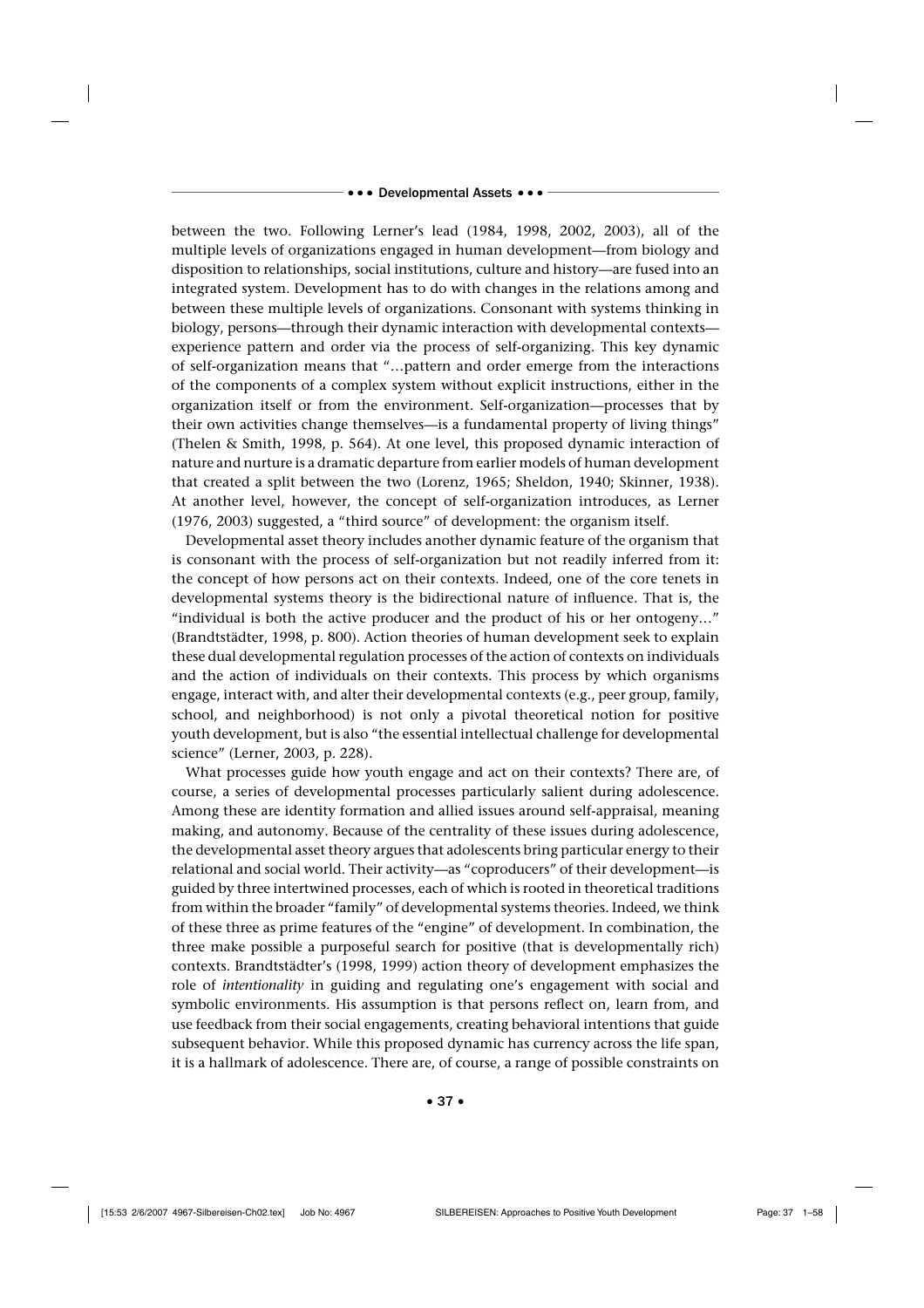how the person self-regulates internal engagements with her or his social and symbolic worlds. As Brandtstädter suggests, "these constraints lie partly or even completely outsides one's span of control, but they decisively structure the range of behavioral and developmental options" (1998, p. 808).

In addition to *intentionality*, there are *selection* and *optimization* processes that also inform how persons interact with their environments. Aligned with Baltes and colleagues (Baltes, 1997; Baltes & Baltes, 1990; Baltes, Dittmann-Kohli, & Dixon, 1984), our theory posits that youth select (from a range of developmental supports and opportunities) a subset that has psychological and social advantage for prioritized personal goals. Selection, then, has to with both one's preferences (e.g., to learn to play the flute, to find friends, to experiment with drama) and the ecologies one chooses to be the primary crucibles for development. Optimization is "the process of acquiring, refining, coordinating, and applying goal-relevant means or resources" toward the selected targets (Lerner, 2002, p. 224). These dynamics help frame several strategies and tactical issues germane to community life. These include how well communities provide meaningful opportunities for optimization and how well communities makes it possible for youth to create optimization opportunities (e.g., to begin a new sports or arts program or to attach oneself to an appropriate mentor).

Positive development, then, occurs in the fusion of an active, engaged, and competent person with receptive, supportive, and nurturing ecologies. In our terms, this is the fusion of external (i.e., ecological) assets and internal assets. The consequences of these balanced interactions, particularly when they are frequent and sustained, can be seen at both individual and social levels. Among these hypotheses are the advancement of individual thriving and the reduction of health-compromising behaviors (Benson, 1997; Benson et al., 1998; Scales, Leffert, & Vraa, 2003; Lerner, 2004; Lerner & Benson, 2003a; Scales, Benson, et al., 2000).

Out of these theoretical formulations emerge a series of hypotheses that guide our research, as well as a number of "social experiments" aimed at mobilizing community capacity. Three are briefly discussed here. The first has to do with the fusion of ecological and individual-level assets and translates into the idea that developmental success is dynamically related to the presence of a full complement of both external and internal assets. We think of this as the "more assets, the better" hypothesis. The National Research Council Report, *Community Programs to Promote Positive Youth Development* (Eccles & Gootman, 2002), frames it this way: "…adolescents with more personal and social assets… have a greater chance of both current wellbeing and future success" (2002, p. 42).

Benson and colleagues (Benson, 2003a; Benson et al., 1998, 2003) refer to this as the principle of the "vertical pile up" of assets. Both streams of thinking also suggest that this principle of accumulated assets generalizes to multiple forms of behavior—from prevention of high-risk behavior to the enhancement of positive outcomes such as school success (Benson et al., 2003; Eccles & Gootman, 2002; Scales & Roehlkepartain, 2004).

More work is needed to explain the mechanisms that account for the additive impact of assets on developmental outcomes. It is likely that empirical support for

• 38 •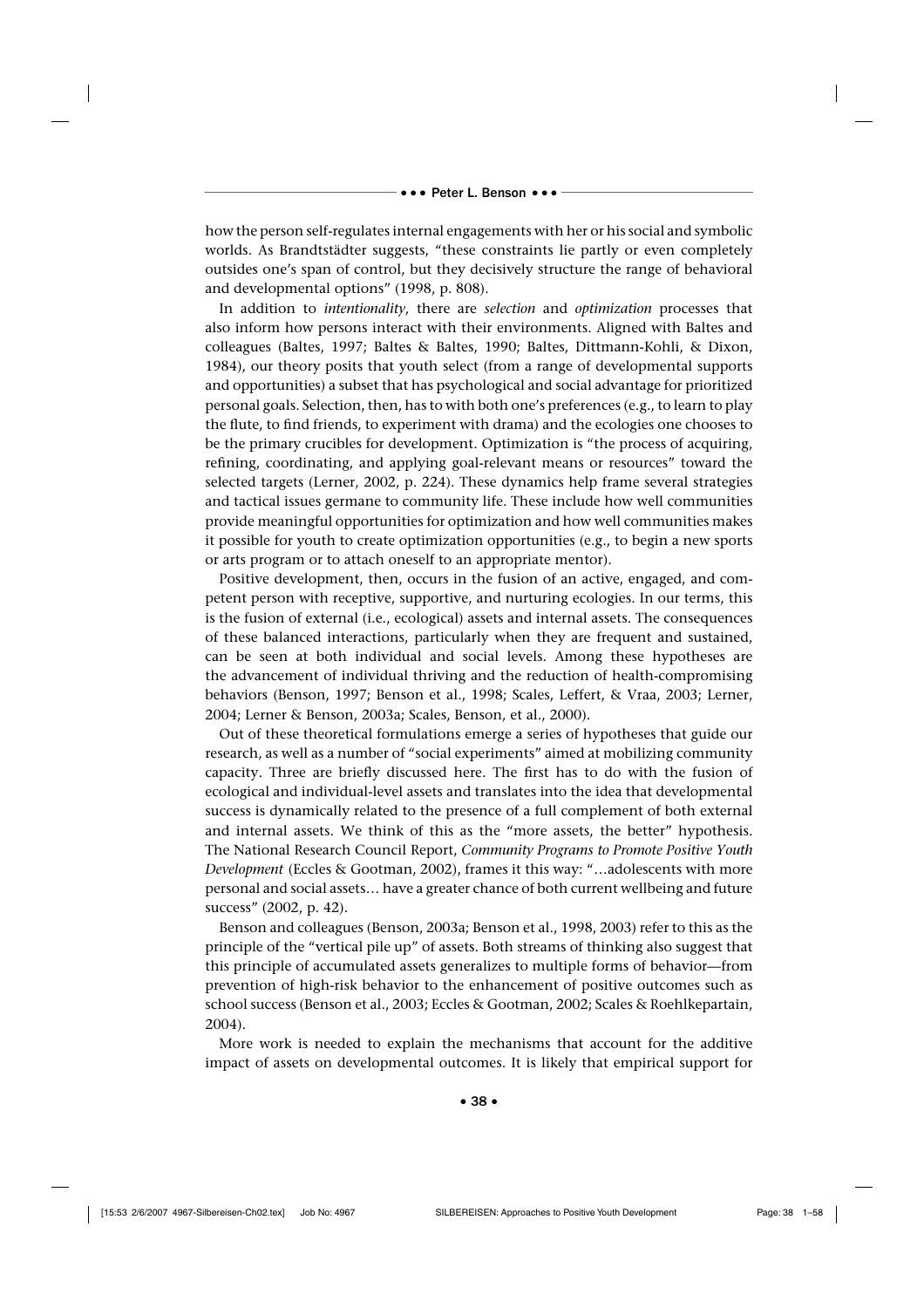this idea is because of two interlocking dynamics. One is that the fusion of ecological supports and individual strengths becomes more complete as assets increase. A second is that increases in assets signal the integration of multiple developmental ecologies in a young person's life, a principle well articulated by Bronfenbrenner (1979).

A second hypothesis is that both external and internal assets are applicable universally, although they are expressed or experienced differently across diversities. Among youth development scholars it is commonly assumed that elements in the conceptual models of nutrients/resources/assets have currency for youth in all social locations. This claim is particularly clear in both the National Research Council report and the research undergirding the developmental asset model. At the same time, however, both models testify to the diversity of methods and procedures for promoting assets and to the importance of creating strategies of asset building that are crafted with deep sensitivity to the experience, wisdom, and capacity of people within particular racial, ethnic, religious, and economic groups (Hamilton, Hamilton, & Pittman, 2004).

A third hypothesis is one that arguably is the strongest point of theoretical consensus across scholars, research programs, and practitioners within the positive youth development field. And that is the belief that assets are enhanced when contexts and settings are configured and organized in specific ways. Context matters and contexts can be changed.

Not surprisingly, there is a considerable research tradition on how, and under what conditions, contexts and ecologies promote positive development. This body of work shifts the unit of analysis from the person to contexts, environments, and communities. Accordingly, it draws us into a number of fields beyond developmental psychology in which such inquiry is more at home. Here, we suggest that the theory of person, context, and their intersection presented heretofore is a necessary but not sufficient set of ideas for delineating the territory, scope, and uniqueness of positive youth development. And this idea has to do with intentional change. At the heart of developmental asset thinking and research is the question of how the healthy/balanced/adaptive fusion of person and context can be enhanced.

Intentional change in our view is the purposeful effort to enhance the fusion of person and context, and because of the dynamic, bidirectionality of this interaction, these are three major points of potential intervention. The three of these, in combination, generate developmental assets, thereby increasing the probability of adaptive developmental regulation. These are:

- 1. Increasing the developmental attentiveness of contexts (to increase their capacity to nurture, support, and constructively challenge the developing person).
- 2. Enhancing the skills and competencies of youth (to further enable their "natural" capacity to engage with, connect, change, and learn from their social contexts).
- 3. Creating processes and opportunities to invite youth to actively exercise and utilize their capacity to engage with and change their social contexts. In practice and research, this form of intentional change travels under such concepts as youth leadership, service learning, youth empowerment, and youth engagement.

• 39 •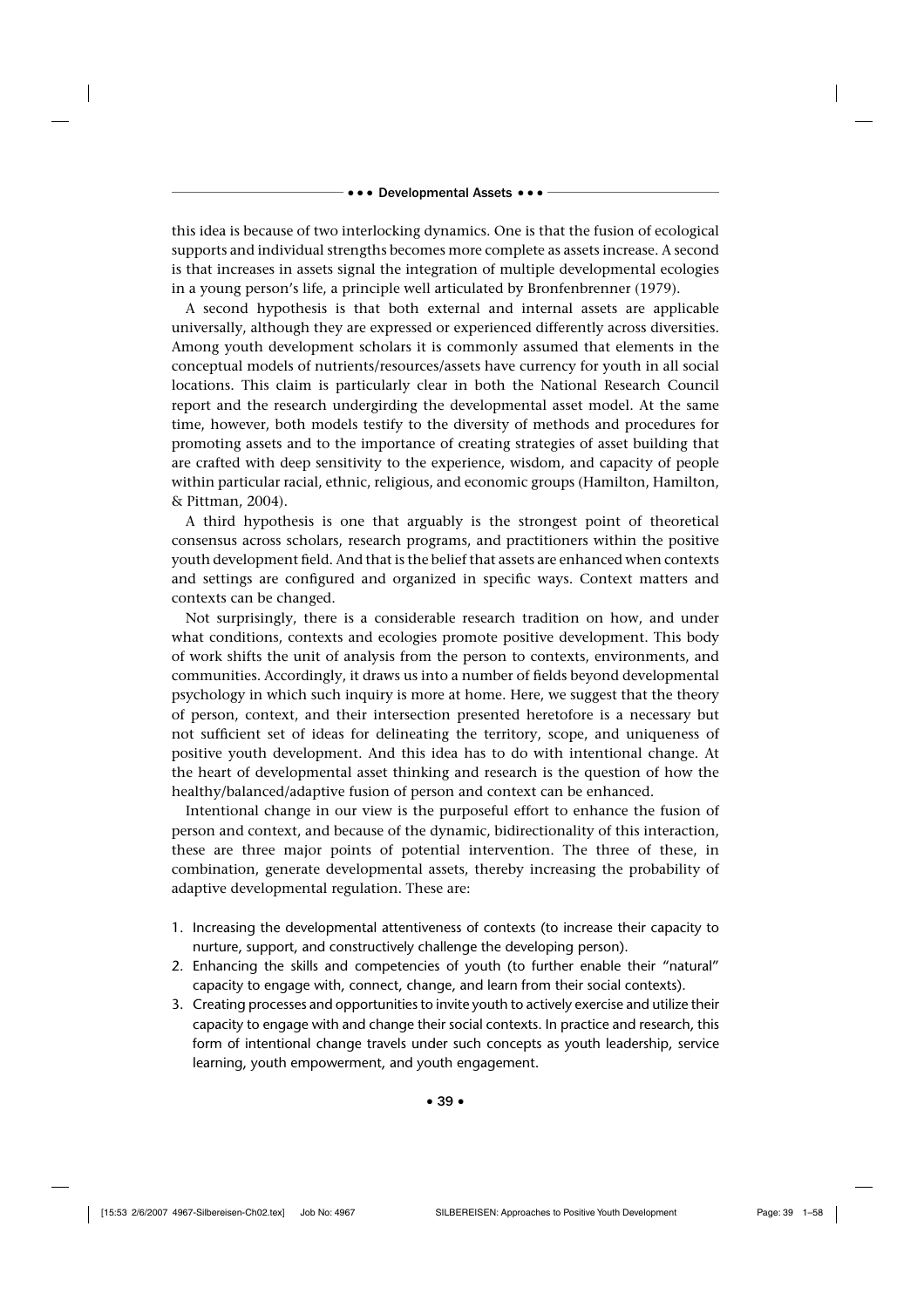Some of the recent research addressing each of these three hypotheses are described later in this chapter.

#### Development Assets: Definition and Measurement

As described in a series of publications (Benson, 1997, 2002; Benson et al., 1998; Scales & Leffert, 1999, 2004) the asset framework establishes a set of developmental experiences and supports hypothesized to have import for all young people during the second decade of life. Recent work is taking a broader life span perspective, positing that developmental assets reflect developmental processes that have agerelated parallels in infancy and childhood (Leffert, Benson, & Roehlkepartain, 1997; Mannes, Benson, Kretzmann, & Norris, 2003; Scales, Sesma, & Bolstrom, 2004).

The framework synthesizes research in a number of fields with the goal of selecting for inclusion those developmental nutrients that (a) have been demonstrated to prevent high-risk behavior (e.g., substance use, violence, dropping out of school), enhance thriving, or build resilience; (b) have evidence of generalizability across social location; (c) contribute balance to the overall framework (i.e., of ecological and individual-level factors); (d) are within the capacity of communities to effect their acquisition; and (e) are within the capacity of youth to proactively procure.

Because the developmental asset framework was designed not only to inform theory and research, but also to have practical significance for the mobilization of communities, the 40 assets are placed in categories that have conceptual integrity and can be described easily to the residents of a community. As seen in Tables 2.1 and 2.2, they are grouped into 20 external assets (i.e., environmental, contextual, and relational features of socializing systems) and 20 internal assets (i.e., skills, competencies, and commitments). The external assets include four categories: (a) support, (b) empowerment, (c) boundaries and expectations, and (d) constructive use of time. The internal assets are also placed into four categories: (a) commitment to learning, (b) positive values, (c) social competencies, and (d) positive identity. The scientific foundations for the eight categories and each of the 40 assets are described in more detail in Scales and Leffert (1999, 2004).

Although each element in the asset taxonomy is grounded in research, the framework and its measurement and reporting processes have four applied purposes. First, the framework seeks to provide an understandable vocabulary (for both lay and professional audiences) for core elements of positive human development, with emphasis on developmental processes, experiences, and resources known to promote short-term and long-term well-being. Second, it is intended to create a unified picture of positive development capable of uniting citizens and multiple socializing systems around a shared vision. In this way, it is an attempt to create a common language that has the potential of contributing to a public consensus on what "our" children and adolescents need to succeed.

Third, it seeks to empower and mobilize residents (both adults and youth), families, neighborhoods, youth organizations, religious institutions, and other community

• 40 •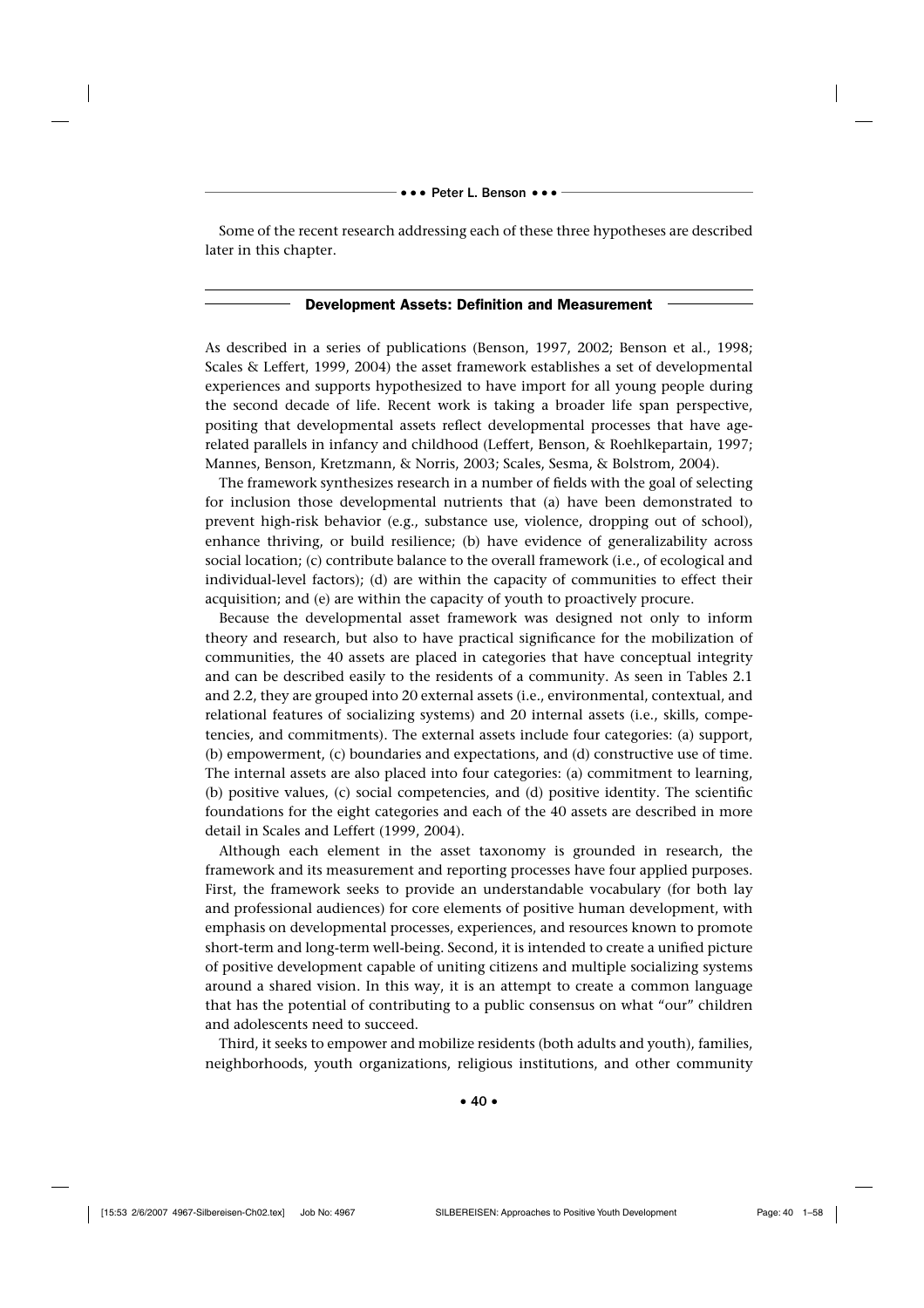| <b>Category</b>                | Asset                                 | <b>Definition</b>                                                                                                                          |
|--------------------------------|---------------------------------------|--------------------------------------------------------------------------------------------------------------------------------------------|
| Support                        | 1. Family support                     | Family life provides high levels of love<br>and support                                                                                    |
|                                | 2. Positive family<br>communication   | Young person and her or his parent(s)<br>communicate positively, and young<br>person is willing to seek advice and<br>counsel from parents |
|                                | 3. Other adult<br>relationships       | Young person receives support from<br>three or more nonparent adults                                                                       |
|                                | 4. Caring neighborhood                | Young person experiences caring<br>neighbors                                                                                               |
|                                | 5. Caring school climate              | School provides a caring, encouraging<br>environment                                                                                       |
|                                | 6. Parent involvement in<br>schooling | Parent(s) is actively involved in helping<br>young person succeed in school                                                                |
| Empowerment                    | 7. Community values<br>youth          | Young person perceives that adults in<br>the community value youth                                                                         |
|                                | 8. Youth as resources                 | Young people are given useful roles in<br>the community                                                                                    |
|                                | 9. Service to others                  | Young person serves in the community<br>1 hour or more per week                                                                            |
|                                | 10. Safety                            | Young person feels safe at home,<br>school, and in the neighborhood                                                                        |
| Boundaries and<br>expectations | 11. Family boundaries                 | Family has clear rules and consequences<br>and monitors the young person's<br>whereabouts                                                  |
|                                | 12. School boundaries                 | School provides clear rules and<br>consequences                                                                                            |
|                                | 13. Neighborhood<br>boundaries        | Neighbors take responsibility for<br>monitoring young people's behavior                                                                    |
|                                | 14. Adult role models                 | Parent(s) and other adults model<br>positive, responsible behavior                                                                         |
|                                | 15. Positive peer<br>influence        | Young person's best friends model<br>responsible behavior                                                                                  |
|                                | 16. High expectations                 | Both parent(s) and teachers encourage<br>the young person to do well                                                                       |
| Constructive<br>use of time    | 17. Creative activities               | Young person spends 3 or more hours<br>per week in lessons or practice in<br>music, theater, or other arts                                 |
|                                | 18. Youth programs                    | Young person spends 3 or more hours<br>per week in sports, clubs, or<br>organizations at school and/or in the<br>community                 |
|                                | 19. Religious community               | Young person spends 1 or more hours<br>per week in activities in a religious<br>institution                                                |
|                                | 20. Time at home                      | Young person is out with friends "with<br>nothing special to do" 2 or fewer<br>nights per week                                             |

Table 2.1 The Framework of Developmental Assets: External Assets

*Note*: From Benson (2006).

#### • 41 •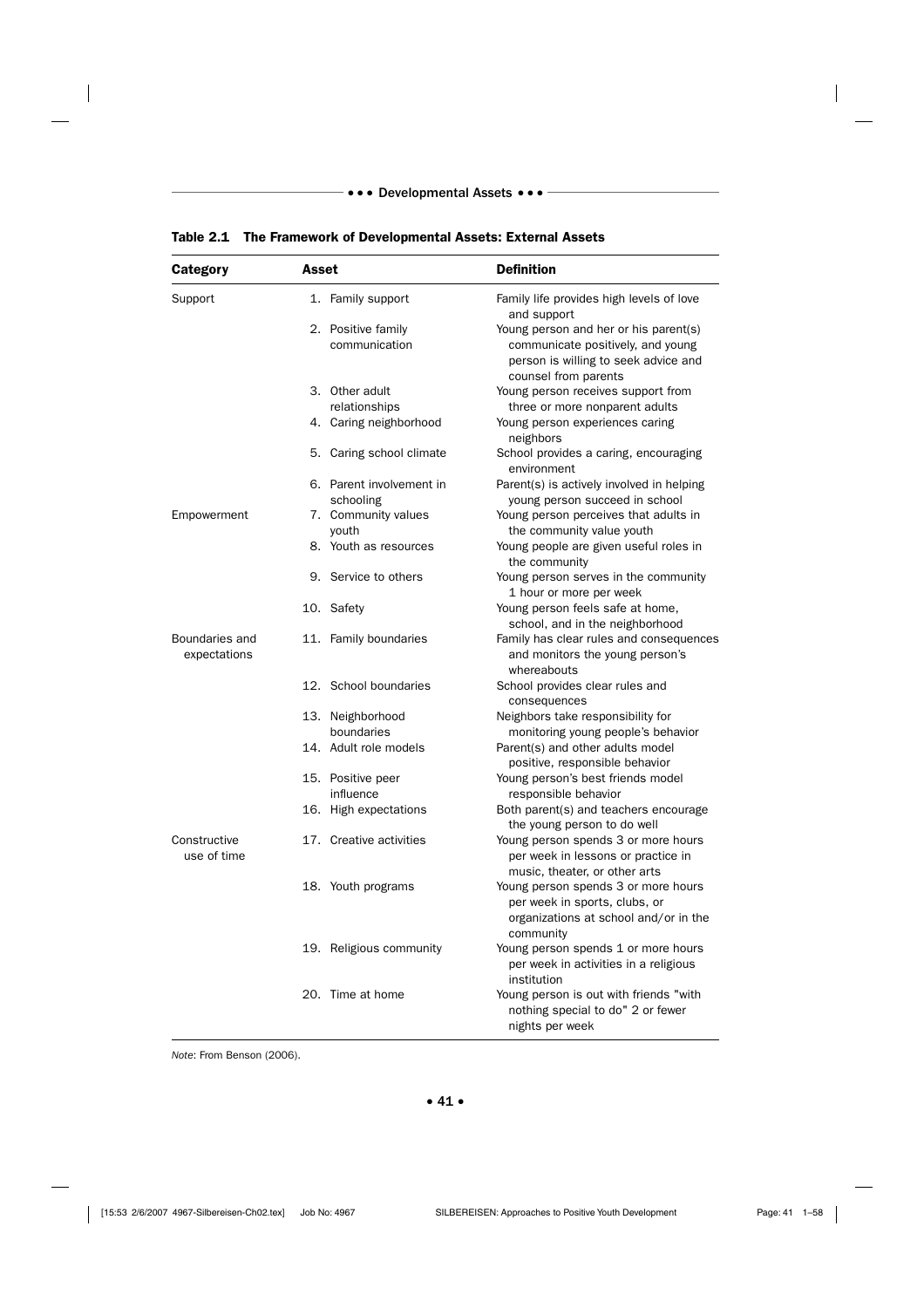Table 2.2 The Framework of Developmental Assets: Internal Assets

| Category                  | Asset                                   | <b>Definition</b>                                                                                           |
|---------------------------|-----------------------------------------|-------------------------------------------------------------------------------------------------------------|
| Commitment to<br>learning | 21. Achievement<br>motivation           | Young person is motivated to do well in<br>school                                                           |
|                           | 22. School engagement                   | Young person is actively engaged in<br>learning                                                             |
|                           | 23. Homework                            | Young person reports doing at least<br>1 hour of homework every school day                                  |
|                           | 24. Bonding to school                   | Young person cares about her or his<br>school                                                               |
|                           | 25. Reading for pleasure                | Young person reads for pleasure 3 or<br>more hours per week                                                 |
| Positive values           | 26. Caring                              | Young person places high value on<br>helping other people                                                   |
|                           | 27. Equality and social<br>justice      | Young person places high value on<br>promoting equality and reducing<br>hunger and poverty                  |
|                           | 28. Integrity                           | Young person acts on convictions and<br>stands up for her or his beliefs                                    |
|                           | 29. Honesty                             | Young person "tells the truth even when<br>it is not easy"                                                  |
|                           | 30. Responsibility                      | Young person accepts and takes<br>personal responsibility                                                   |
|                           | 31. Restraint                           | Young person believes it is important not<br>to be sexually active or to use alcohol<br>or other drugs      |
| Social<br>competencies    | 32. Planning and decision<br>making     | Young person knows how to plan ahead<br>and make choices                                                    |
|                           | 33. Interpersonal<br>competence         | Young person has empathy, sensitivity,<br>and friendship skills                                             |
|                           | 34. Cultural competence                 | Young person has knowledge of and<br>comfort with people of different<br>cultural/racial/ethnic backgrounds |
|                           | 35. Resistance skills                   | Young person can resist negative peer<br>pressure and dangerous situations                                  |
|                           | 36. Peaceful conflict<br>resolution     | Young person seeks to resolve conflict<br>nonviolently                                                      |
| Positive identity         | 37. Personal power                      | Young person feels he or she has control<br>over "things that happen to me"                                 |
|                           | 38. Self-esteem                         | Young person reports having a high<br>self-esteem                                                           |
|                           | 39. Sense of purpose                    | Young person reports that "my life has a<br>purpose"                                                        |
|                           | 40. Positive view of<br>personal future | Young person is optimistic about her or<br>his personal future                                              |

*Note*: From Benson (2006).

• 42 •

 $\overline{\phantom{a}}$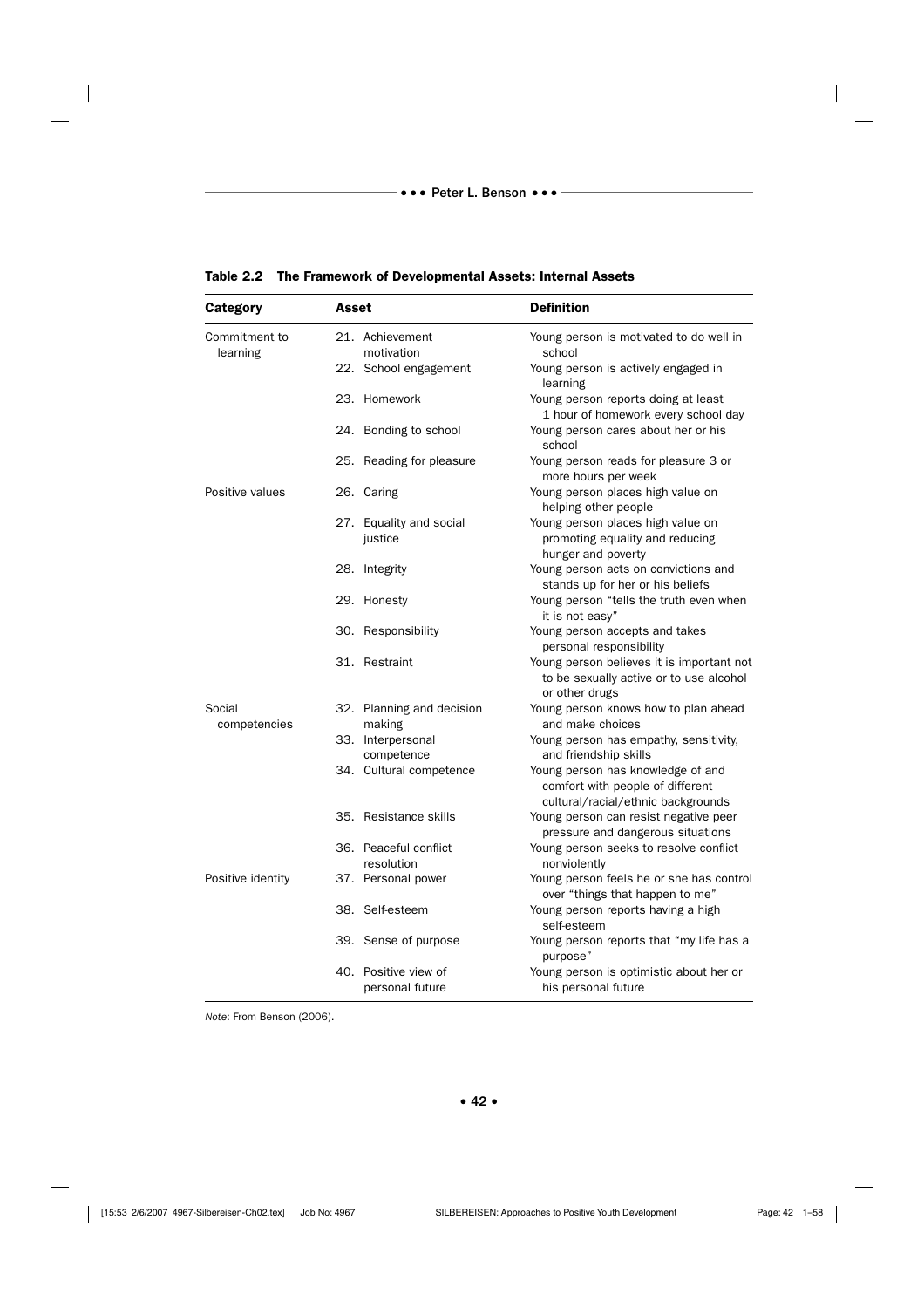|    | <b>High-risk behavior patterns</b>     | <b>Thriving indicators</b>  |  |
|----|----------------------------------------|-----------------------------|--|
|    | Tobacco use                            | 1. School success           |  |
|    | 2. Alcohol use                         | 2. Prosocial behavior       |  |
|    | 3. Other drug use                      | 3. Affirmation of diversity |  |
|    | 4. Sexual activity                     | 4. Leadership               |  |
|    | 5. Depression and/or attempted suicide | 5. Health promotion         |  |
|    | 6. Violence                            | 6. Delay of gratification   |  |
|    | 7. Antisocial problems                 | Danger resistance<br>7.     |  |
|    | 8. Driving and alcohol use             | 8. Resilience               |  |
| 9. | Gambling                               |                             |  |
|    | 10. School truancy and absenteeism     |                             |  |

Table 2.3 High-Risk Behavior Patterns and Thriving Indicators

sectors to take action. Finally, through a survey and reporting process that presents a portrait of developmental assets among a community's youth, the framework and its local measurement serve as a kind of call to action to strengthen developmental processes and experiences for all youth within a community.

The developmental assets are assessed in a 156-item self-reporting survey instrument, administered anonymously in public school districts in a classroom setting and guided by standardized instructions. As shown in Table 2.3, the instrument also assesses numerous thriving indicators (e.g., school success, affirmation of diversity) and risk behaviors (e.g., violence, substance use, sexual activity). Students place completed surveys in an envelope that is then sealed and mailed to Search Institute for processing and generation of a school district report. Typically, school districts choose to survey a complete census of all 6th- through 12th-grade students attending school on the day the survey is administered.

Since 1990, approximately 2000 U.S. and Canadian communities have conducted this survey—many as an early step in launching a community-wide, asset-building initiative. There is a significant mix of urban, suburban, and rural districts included in this ongoing survey assessment process. Our recent scientific publications use an aggregated sample of 217,277 6th- through 12th-grade students from public and alternative schools in 318 cities and towns in the United States who administered the survey during the 1999–2000 academic year.

The survey is used primarily as a means of communicating aggregate data on a community's youth. A report, developed for each community or school district that uses the survey, often becomes a widely shared document and is used both to frame community-wide visioning and planning and to serve as a focal point to mobilize around raising healthy youth (Benson et al., 1998). A dichotomous form of reporting the assets, whereby each asset is simplified into a single percentage of youth who have, or do not have, each asset, is an effective method for communicating the asset profile to diverse community audiences. This also allows for a simple summation of the average number of assets youth in any given community report having.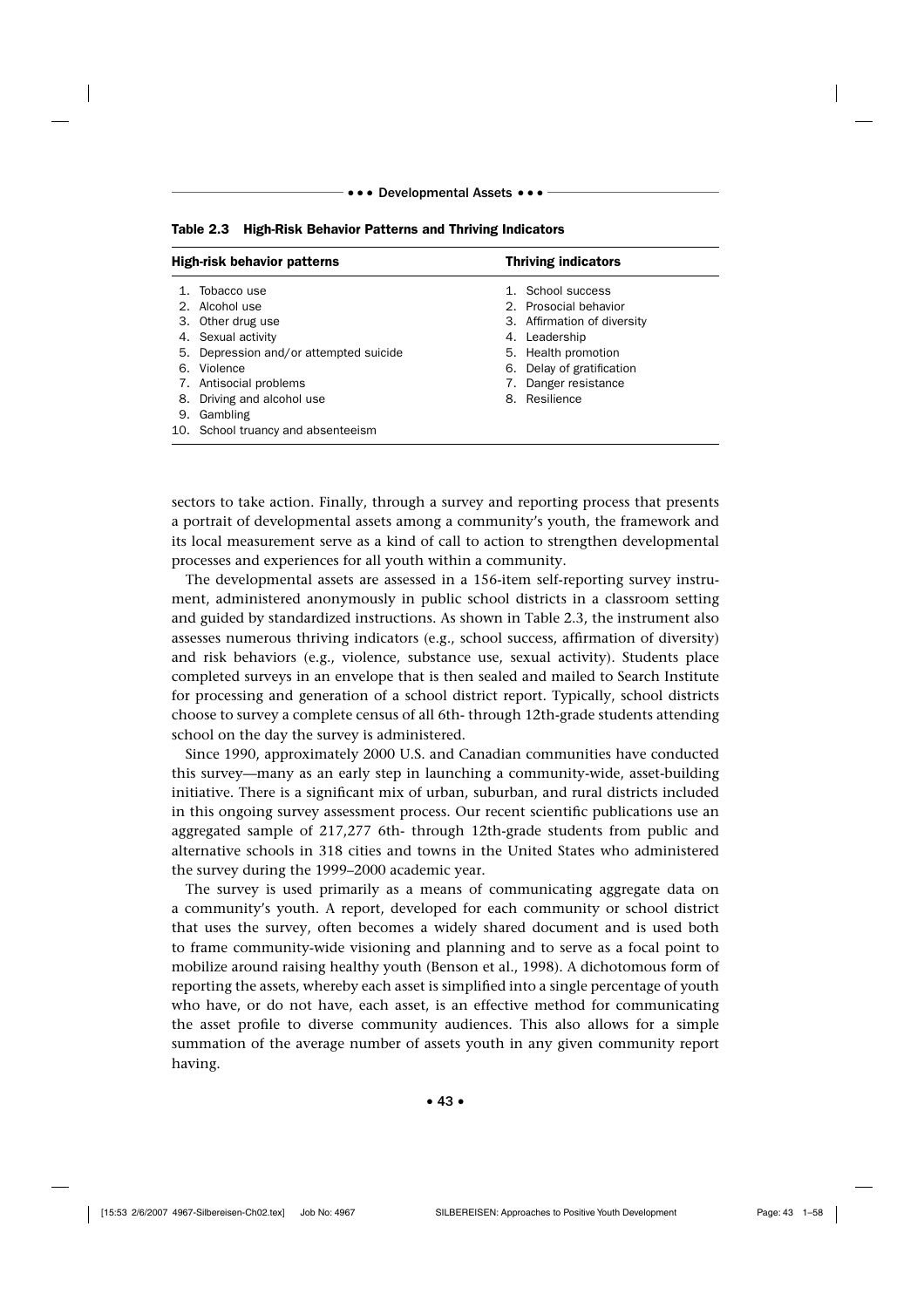A growing body of publications describes the psychometric properties of the survey instrument (Benson, 1997; Benson et al., 1998; Leffert et al., 1998; Scales, Benson, et al., 2000), demographic differences in asset profiles (Benson, 1990, 1996; Benson & Leffert, 2001; Benson et al., 1999; Leffert et al., 1998), and the predictive utility of the asset framework for explaining both risk and thriving behaviors (Benson, 1998; Benson et al., 1999; Leffert et al., 1998; Scales, Benson, et al., 2000; Sesma, Mannes, & Scales, 2006; Scales & Roehlkepartain, 2003).

In the aggregated sample of 217,277 U.S. youth, the mean number of assets is 19.3 based on a scale composed of 40 binary variables. Fifty-six percent of the aggregated sample evidence 20 or fewer developmental assets. When the sample is broken into four asset levels, we find that 15% possess a total number of assets of 10 or less, 41% possess 11–20, 35% have 21–30, and 9% attain 31 or more assets. A recent study of New York City youth echoes these findings.

Means for communities range from 16.5 to 21.6 across all 318 cities: A particularly important finding is that the mean number of assets is relatively similar when comparing students in different community sizes (communities ranging in size from 10,000 to 250,000 or more). Although there is variability across communities, it is less than expected and reinforces the idea that all communities have significant proportions of adolescents who lack key developmental assets. It should be noted here that these finding are based on youth who attend American middle schools and high schools. If out-of-school 12 to 18 year olds were also captured in this assessment, the reported percentages would likely be lower.

#### The Cumulative Impact of Developmental Assets

Many studies explore the cumulative or additive nature of the developmental assets in explaining risk and thriving behaviors as suggested by the first hypothesis (i.e., "more assets, the better"). As shown in Tables 2.4 and 2.5, as assets rise in number, profound reductions are seen in each of 10 risk behavior patterns (alcohol use, tobacco use, illicit drug use, antisocial behavior, violence, school failure, sexual activity, attempted suicide, driving and alcohol use, and gambling). Also, the cumulative effect is equally powerful in predicting thriving behaviors, with increases in assets associated with dramatic increases in academic achievement, leadership, prosocial behavior, the delay of gratification, and the affirmation of diversity. While many studies pinpoint subsets of assets that are particularly germane to a particular risk or thriving behavior, addressing a more comprehensive vision of child and adolescent health (i.e., protection from many types of risk behavior and the pursuit of many forms of thriving) requires attention to the full complement of developmental assets.

More sophisticated analyses document the relative power of assets. Regression analyses are used to assess the extent to which the developmental assets are useful in predicting either a reduction in risk behaviors or a promotion of thriving indicators. Those analyses have shown that demographic variables (gender, family

• 44 •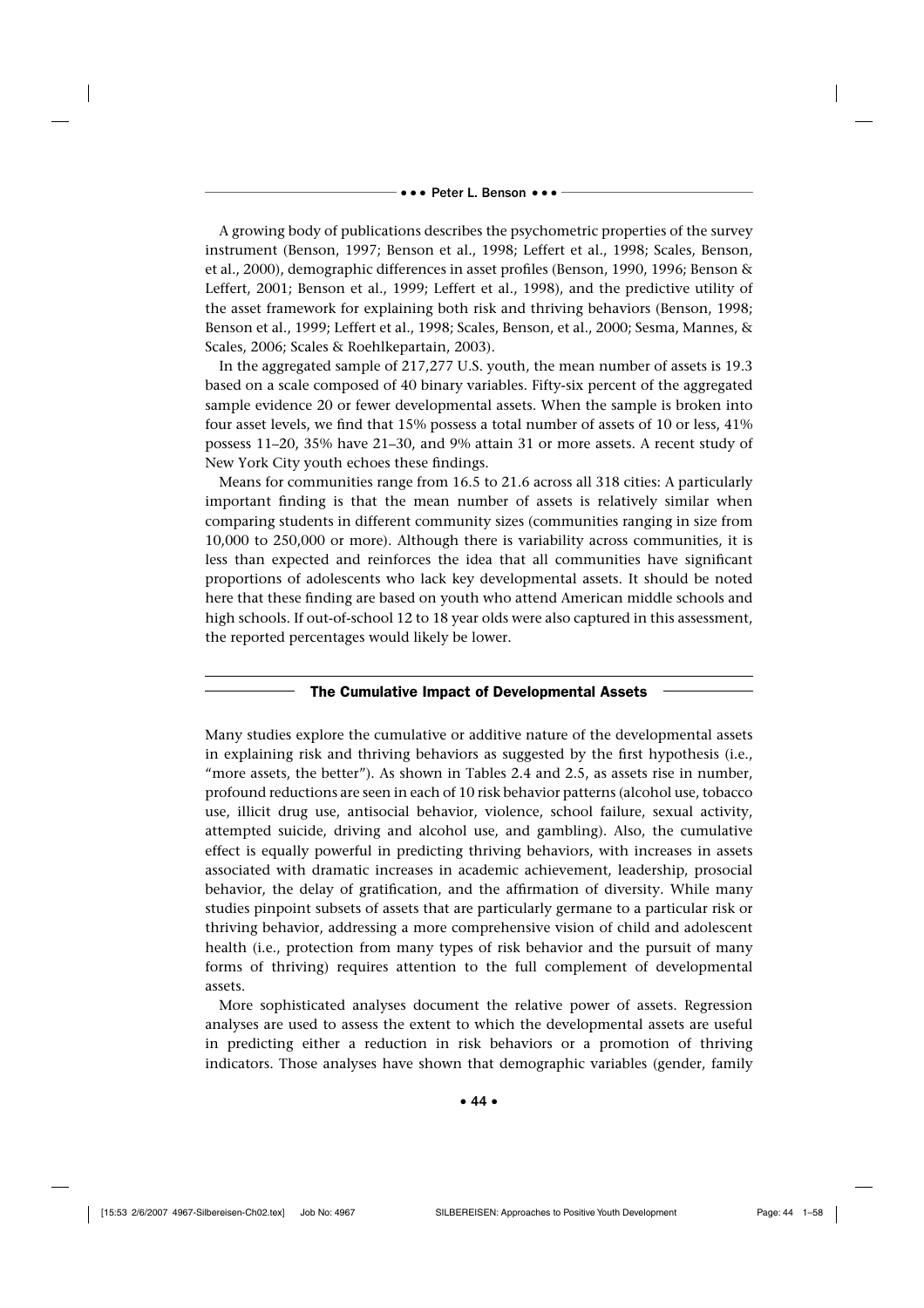| High-risk behavior pattern |                                                                                                                                                                  | Percent reporting behavior pattern |                     |                     |                     |
|----------------------------|------------------------------------------------------------------------------------------------------------------------------------------------------------------|------------------------------------|---------------------|---------------------|---------------------|
| Category                   | <b>Definition</b>                                                                                                                                                | $0 - 11$<br>assets                 | $11 - 20$<br>assets | $21 - 30$<br>assets | $31 - 40$<br>assets |
| Alcohol                    | Has used alcohol three or more<br>times in the past month or got<br>drunk once in the past 2 weeks                                                               | 49                                 | 27                  | 11                  | 3                   |
| Tobacco                    | Smokes one or more cigarettes<br>every day or uses chewing<br>tobacco frequently                                                                                 | 31                                 | 14                  | $\overline{4}$      | $\mathbf{1}$        |
| Illicit drugs              | Used illicit drugs three or more<br>times in the past year                                                                                                       | 39                                 | 18                  | 6                   | $\mathbf{1}$        |
| Sexual intercourse         | Has had sexual intercourse three<br>or more times in lifetime                                                                                                    | 32                                 | 21                  | 11                  | 3                   |
| Depression/<br>suicide     | Is frequently depressed and/or<br>has attempted suicide                                                                                                          | 42                                 | 27                  | 14                  | 5                   |
| Antisocial behavior        | Has been involved in three or<br>more incidents of shoplifting,<br>trouble with police, or<br>vandalism in the past year                                         | 48                                 | 22                  | $\overline{7}$      | $\overline{2}$      |
| Violence                   | Has engaged in three or more<br>acts of fighting, hitting, injuring<br>a person, carrying or using a<br>weapon, or threatening physical<br>harm in the past year | 61                                 | 38                  | 19                  | $\overline{7}$      |
| School problems            | Has skipped school 2 or more<br>days in the past month and/or<br>has below a C average                                                                           | 45                                 | 24                  | 11                  | 4                   |
| Driving and<br>alcohol     | Has driven after drinking or ridden<br>with a drinking driver three or<br>more times in the past year                                                            | 35                                 | 19                  | 9                   | 3                   |
| Gambling                   | Has gambled three or more times<br>in the past year                                                                                                              | 30                                 | 19                  | 11                  | 4                   |

Table 2.4 Developmental Assets and Risk Behavior Patterns by Asset Levels*<sup>a</sup>*

*<sup>a</sup>*Based on studies of 6th- to 12th-grade public school students during the 1999–2000 school year. Sample includes 217,277 students in 318 cities.

income, race/ethnicity) accounted for a range of 5 to 14% of the total variance in each of the models constructed to examine risk behaviors. In each analysis, the developmental assets contributed a significant amount over and above the influence of demographic variables, accounting for 16 to 35% to the variance explained in the reduction of each of the individual risk behavior patterns and for 57% of the variance in a composite index of risk behaviors. The total regression model (assets with demographics) explained 66% of the variance in this composite index (Leffert et al., 1998).

Adolescent health is often understood as the absence of symptoms, pathology, or health-compromising behavior. This incomplete view of well-being mimics, of course, the "medical model" approach to health. The emerging field of youth development places particular emphasis on expanding the concept of health to include the kinds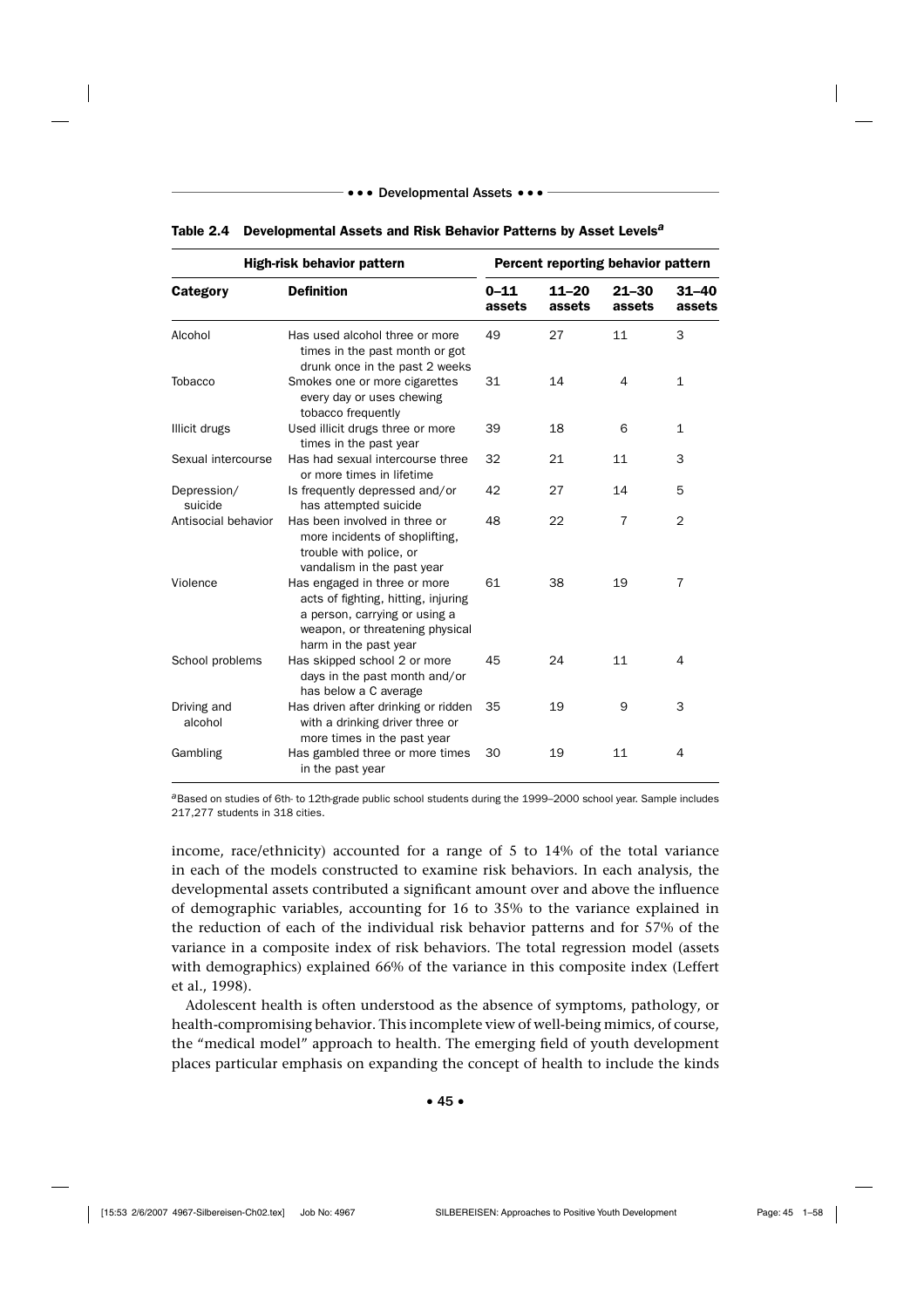| <b>Thriving indicators</b>  |                                                                                                   | <b>Percent reporting behavior</b> |                     |                     |                     |
|-----------------------------|---------------------------------------------------------------------------------------------------|-----------------------------------|---------------------|---------------------|---------------------|
| Category                    | <b>Definition</b>                                                                                 | $0 - 10$<br>assets                | $11 - 20$<br>assets | $21 - 30$<br>assets | $31 - 40$<br>assets |
| School success              | Students grades are A- or higher                                                                  | 8                                 | 17                  | 30                  | 47                  |
| Prosocial behavior          | Student provides help to others<br>1 hour or more per week                                        | 64                                | 80                  | 89                  | 96                  |
| Affirmation of<br>diversity | Student places high value on<br>interacting with people of other<br>racial and ethnic backgrounds | 36                                | 57                  | 74                  | 88                  |
| Leadership                  | Student reports being a leader in<br>a group or organization in the<br>last 12 months             | 26                                | 47                  | 69                  | 89                  |
| Danger avoidance            | Student reports avoiding<br>behaviors that are dangerous                                          | 50                                | 65                  | 77                  | 85                  |
| Health promotion            | Student reports an active interest<br>in nutrition and exercise                                   | 8                                 | 19                  | 31                  | 44                  |
| Delay of<br>gratification   | Student "saves money for<br>something special rather than<br>spending it all right away"          | 27                                | 41                  | 54                  | 70                  |
| Resilience                  | Student reports he/she "does not<br>give up when things get<br>difficult"                         | 57                                | 68                  | 78                  | 85                  |

Table 2.5 Developmental Assets and Thriving Indicators by Asset Level*<sup>a</sup>*

*<sup>a</sup>*Based on studies of 6th- to 12th-grade public school students during the 1999–2000 school year. Sample includes 217,277 students in 318 cities.

of skills, behaviors, and competencies needed to succeed in employment, education, and civic life. A common mantra in youth development circles is "problem-free is not prepared" (Pittman, Irby, & Ferber, 2001).

The concept of thriving indicators has been posited to reflect this domain of positive outcomes (Benson, 1997; Scales & Benson, 2004; Scales, Blyth, et al., 2000). Multiple thriving behavior measures are embedded in the developmental assets survey instrument. Regression analyses show that the developmental assets framework is also a powerful predictor of thriving measures taken one at a time or in combination. Across each of six racial/ethnic groups (African-American, Asian-American, Latina/Latino, Native American, multiracial, white) developmental assets explained from 47 to 54% of the variance in a composite thriving index (e.g., prosocial behavior, leadership, affirmation of diversity) over and above demographic variables (Scales, Blyth, et al., 2000).

Several additional lines of research expand the exploration of the hypothesis that ecological and internal assets work in harmony to promote many forms of developmental success. Six findings are briefly noted.

1. The strong relationship between asset levels and positive developmental outcomes has been observed not only in our large aggregated samples, but also in each of

• 46 •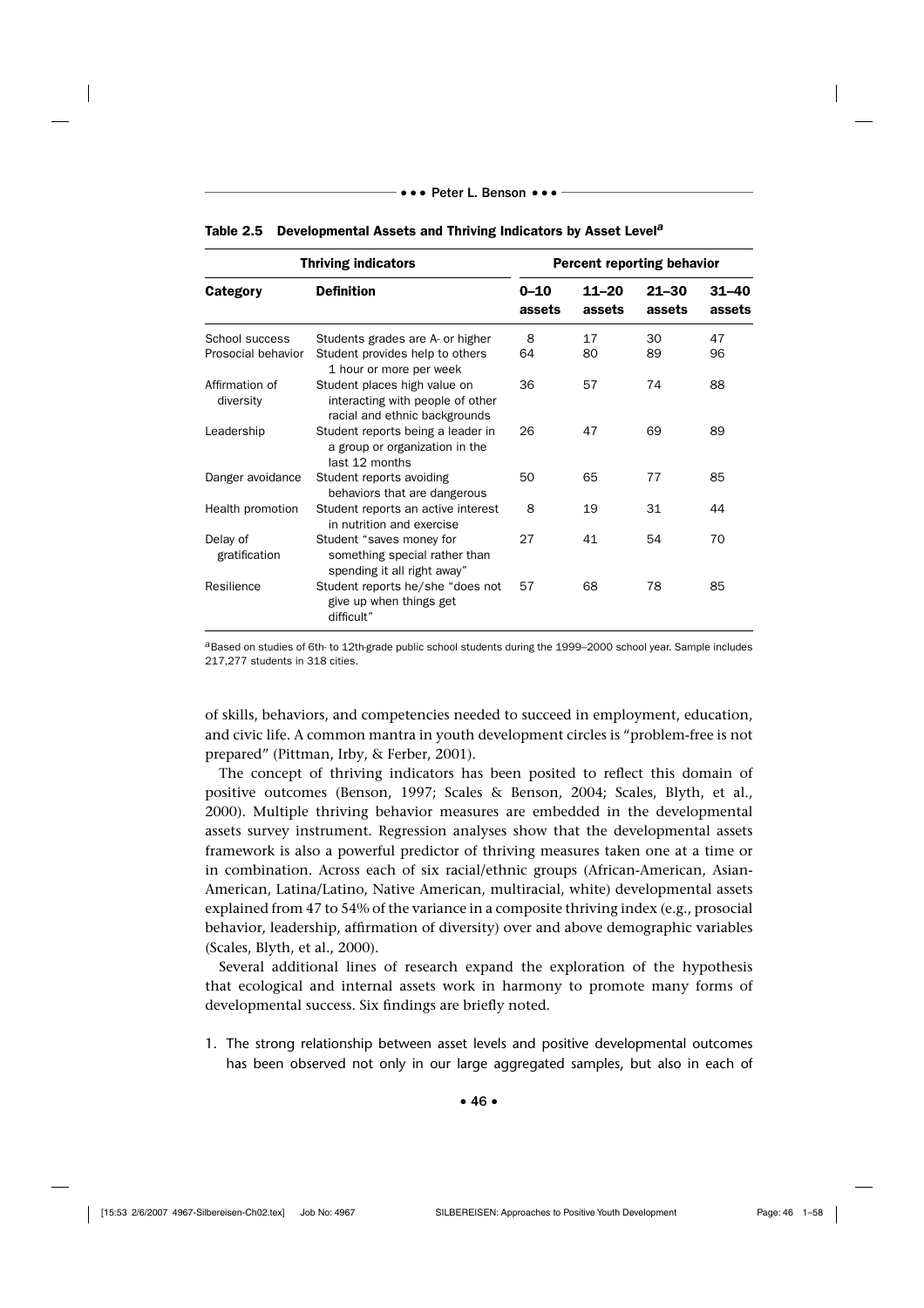a number of individual community studies in the United States. These replications have been reported in studies, for example, of youth in New York City, Seattle, Portland, Albuquerque, and Minneapolis, as well as in cities with smaller populations.

- 2. The relationship between asset levels and both risk and thriving has been replicated (ages 10–12,  $N = 1294$ ) with a younger sample (Scales, Sesma, & Bolstrom, 2004).
- 3. An ongoing longitudinal study in a small Midwestern city in the United States suggests that levels of developmental assets are strongly related to positive outcomes both concurrently and 3 years later; levels of developmental assets strongly predict academic and behavioral measures embedded in students' personal records; and developmental assets are two to four times more powerful in predicting academic achievement, risk behaviors, and thriving than are such demographic factors as race/ethnicity and poverty (Roehlkepartain, Benson, & Sesma, 2003).
- 4. This longitudinal study also shows, as would be expected, that changes in a young person's developmental asset profile (with changes as minimal as an increase or decrease in two or three assets) have significant (and even dramatic) impact on markers of developmental success (Scales & Roehlkepartain, 2003).
- 5. A recent line of inquiry spearheaded by Taylor and Lerner provides supportive evidence that the link between developmental assets and thriving documented in many studies of youth can be seen also among youth in particularly challenging social contexts such as those surrounding youth in urban gangs (Taylor et al., 2002). They offer two important conclusions. First, from a developmental systems point of view, they argue that youth in any social location exhibit evidence of both ecological and internal assets, which can form a springboard for positive development. Second, they suggest that "social policies should be directed to organizing and sustaining programs that identify, expand and maintain" developmental assets (Taylor et al., 2002, p. 25).
- 6. Finally, Christina Theokas, a graduate student working with Richard Lerner at Tufts University, has explored the structure of the developmental assets. Her work identifies two second-order constructs that significantly parallel the concepts of *ecological* and *internal* assets. Furthermore, she documents that both individual and ecological assets account for unique variance in thriving (Theokas et al., 2005).

An extensive review of the literature on the cumulative effects of developmental assets can be found in Benson, Scales, Hamilton, and Sesma (2006).

#### Shared Vision, Many Pathways

As noted earlier, part of the intent of the developmental assets construct has been to provide a theoretically grounded understanding of the bidirectional interplay of context and person in propelling youth toward developmental success. As importantly, we have also sought to create, via the developmental asset taxonomy, a vision of healthy development that is capable of uniting the people of a city (or a nation, for that matter) in a common purpose. This goal comes out of emerging theory on the nature of asset-building communities. Among its core tenets, shared by colleagues working

#### • 47 •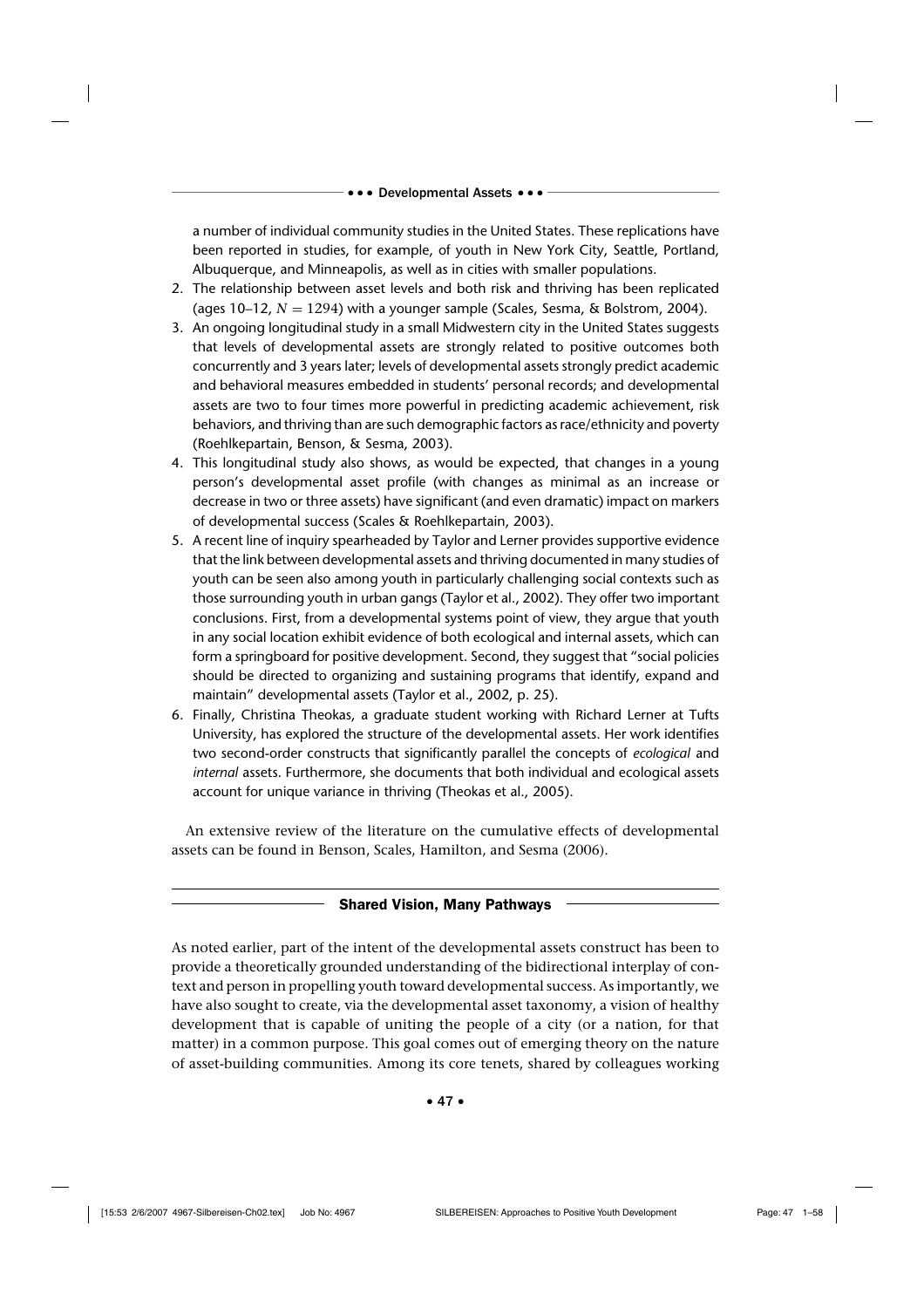in the related areas of community and economic development, is the importance of shared vision in catalyzing community and social change. We also think of this as the creation of a "language of the common good" (Benson, 1997; Mannes, Benson, Kretzmann, & Norris, 2003).

Hence, we are particularly interested—on both theoretical and practical grounds in discerning how well the developmental asset taxonomy "works" for all youth. Some qualitative research has been done to determine how well community leaders across the United States, representing many cultural traditions, see the "goodness of fit" between cultural values and the developmental asset construct (see, e.g., Lucero, 2000).

By and large, these studies have been affirming that the asset framework is respectful of culture. Indeed, it is not uncommon for the elders of immigrant populations in the United States to embrace the asset framework as a reminder of "what we once were but now are losing" (Benson, 2006). Perhaps another sign that the asset framework has a kind of "universal" resonance is the growing amount of international interest in utilizing the developmental asset concept. At this point in time, this growing community of interest connects us to leaders in Australia, Brazil, Canada, China, Chile, Indonesia, Israel, Kenya, Korea, Mexico, Norway, and Zambia.

A second line of inquiry has already been hinted at in the previous section, which is the empirical study of how well the "more assets, the better" principle holds across subgroups of young people. Additional evidence for the universality of developmental assets has been provided in the report entitled *Unique Strengths, Shared Strengths: Developmental Assets Among Youth of Color* (Sesma & Roehlkepartain, 2003), which documents that asset levels have similar risk behavior and thriving consequences for each of six groups of youth: African-American, Asian-American, American Indian, Latino/Latina, white, and multiracial. Additional analyses can be found in several publications (Leffert et al., 1998; Scales, Blyth, et al., 2000).

At the same time, of course, there are important diversities in how individual assets and categories of assets function in the lives of youth. Of particular interest is both learning about and advocating for cultural variations in how developmental assets are promoted. Indeed, there is important work to be done in identifying and disseminating cultural traditions and innovations in, for example, promoting intergenerational relationships (asset #3) or in transmitting boundaries and expectations.

#### Hypothesis 3: Transforming Communities

Concurrent with the research program on developmental assets is a growing area having to do with the science and practice of community change. This work addresses the third hypothesis described earlier (i.e., that is it possible to mobilize, transform, and unite many sources of asset-building energy) in order to increase the fusion of ecological and internal developmental assets. There are several aligned areas of inquiry that are beginning to build what we might call a "science of promoting developmental strengths," in contrast to what has become known as the field of prevention science.

• 48 •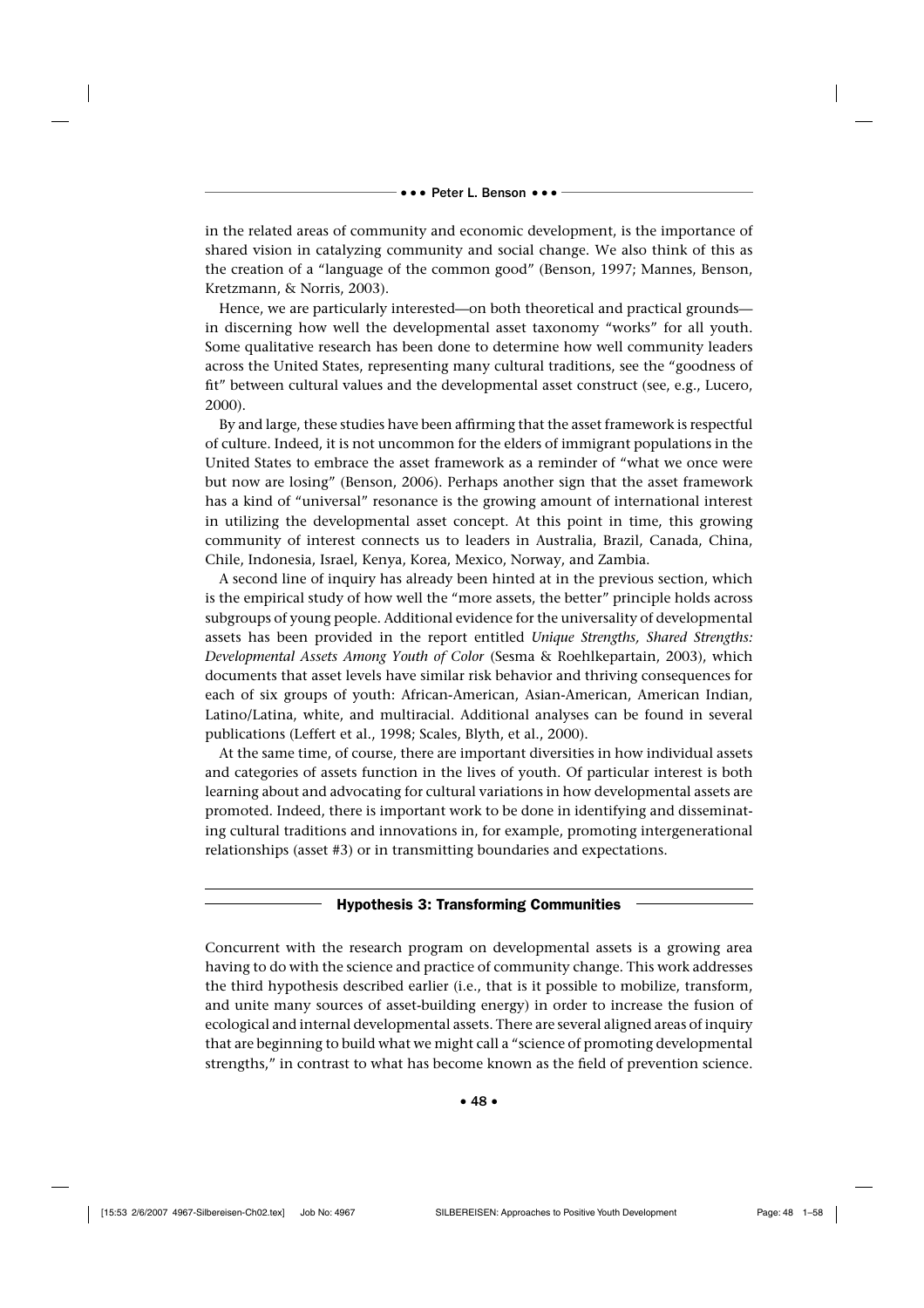Some of the conceptual strands that inform a "promotion science" include resilience (Garmezy, 1985; Luthar, Cicchetti, & Becker, 2000; Masten & Curtis, 2000), protective factors (Hawkins, Catalano, & Miller, 1992), and youth development (Benson & Pittman, 2001; Benson et al., 2006). Many of these efforts used to study the sources and impact of developmental strengths lead to the formation of asset-building programs and/or policy recommendations (Roth & Brooks-Gunn, 2000).

However, the developmental asset framework was also designed to be catalytic in advancing a science and a practice for creating and sustaining asset-building communities.

Accordingly, there are three features embedded in the developmental assets framework that are intended to invite "experiments" by communities to mobilize adults, youth, and socializing systems in a coordinated effort to move the developmental needle. First, the model purposefully identifies building blocks of development that have a kind of universal currency, as described earlier. Again we use the term *universal* here to mean developmental resources that have significance within multiple demographic subgroups and that have face validity for the many and diverse communities of identify and interest within a city.

Second, the developmental assets framework, when used as a lens to examine the developmental journey of a community's youth, invites deep, community-wide conversation, reflection, and critique of community life. In essence, this is the process of framing how a community knows and understands its role in the development of children and adolescents. The study of developmental assets at a local level is intended to trigger several forms of reframing. One, of course, is the reframing of how a community of people and systems understands the nature of successful development. Here we would argue that our work helps communities expand their shared understanding of healthy development to encompass not only "problem free" but also "asset rich." Another reframing has to do with a community's collective understanding of the population of children and adolescents to be targeted by community interventions. Deficit reduction approaches tend to bifurcate youth into two camps, with the developmental "have nots" labeled as at risk, vulnerable, high risk, or marginalized. Our approach, supported by hundreds of community asset profiles, is to place development on a continuum that runs from "asset depleted" on the one end to "asset rich" on the other. By showing communities that a majority of their 6th- to 12th-grade students are below midpoint, we strategically and purposefully create a dissonance in the publics understanding of what the issue is. In more classic community development verbiage, this is the process of expanding citizen ownership of and engagement in the issue. In language that resonates more with community residents, we often speak of shifting the understanding from "some kids need more" to "all kinds need more."

This reframing to "all kids" is an essential strategy for motivating multiple systems within communities to pool their developmental resources in a coherent, long-term, multisystem, and citizen-engaged initiative to promote developmental strengths. It also has other significant advantages. Given the complex and longterm dimensions of community change, as well as the dearth of scientific knowledge

#### • 49 •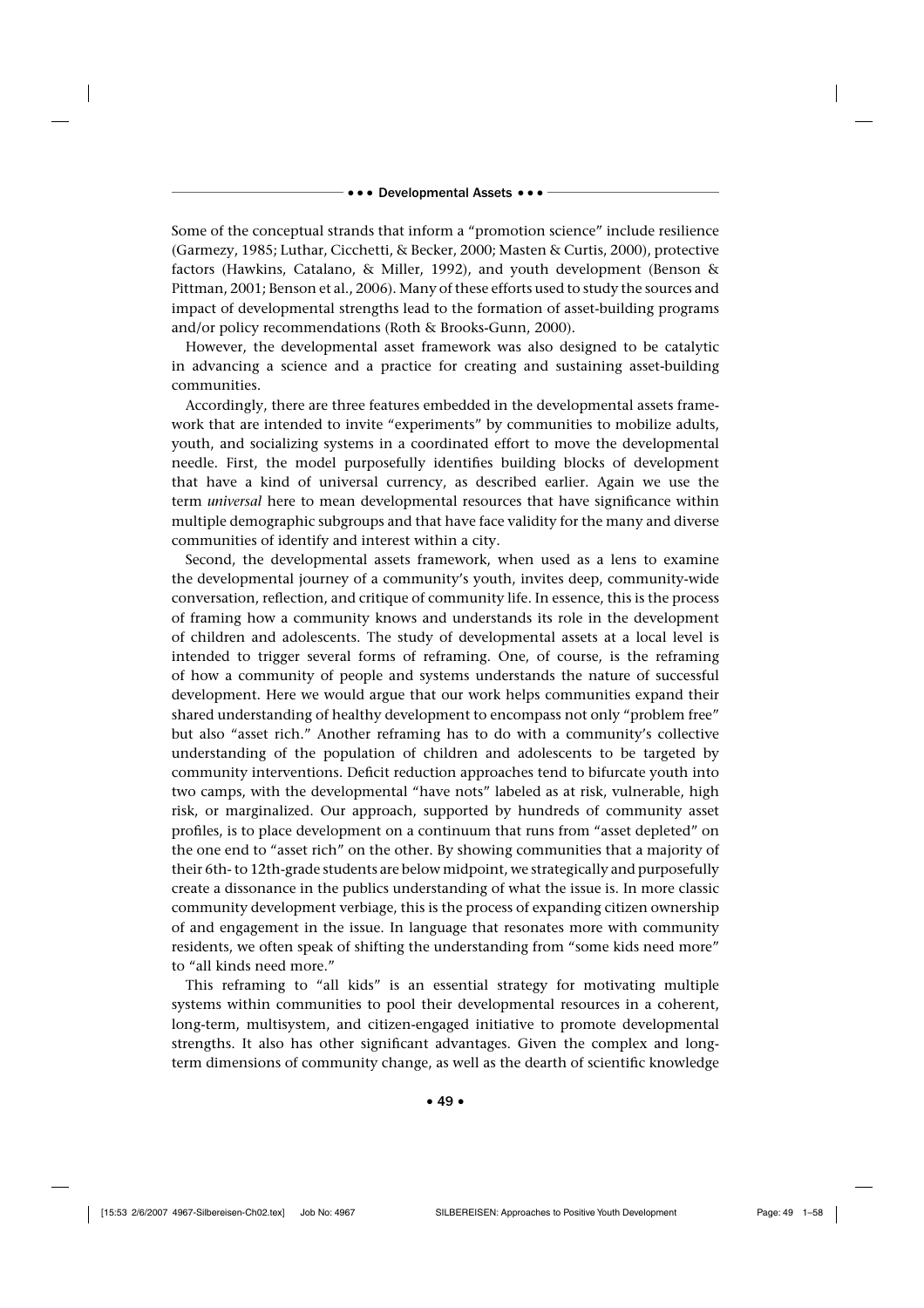about creating developmentally attentive communities, we have chosen to connect hundreds of communities together in a mutually supporting web of action and learning directed toward the comprehensive transformation of community life. The "all kids" reframing, and the underlying societal dimensions it presupposes, puts cities of many sizes and geographies on a common playing field, seeking knowledge and wisdom about similar issues (e.g., the expansion of civic engagement, the creation of developmentally attentive schools, the building of social trust within neighborhoods, and the creation of an intergenerationlal community). Positioned this way, communities across the country discover a commonality of interest and an eagerness to connect, learn, and teach. And rather than deflecting energy away from marginalized youth, the "all kids" reframing appears to reenergize and strengthen this community engagement.

Finally, embedded within the developmental asset approach is a comprehensive approach to the etiology of developmental strengths. The external assets speak directly to the role of multiple developmental ecologies, including family, neighborhood, school, youth organizations, congregation/synagogue/mosque, and programs. The internal assets invite inquiry and conversation about the multiple sources of competencies, values, identity, commitment and purpose, and the degree to which communities possess the harmony of voice and deep and sustained relationships necessary for these capacities to develop. As such, the taxonomy of developmental assets provides counterweight to approaches that are overdependent on professionalized services for their implementation.

While program and policy innovations to spread access to developmental resources whether we call these supports, opportunities, developmental nutrients, or assets—is an important strategy, one of the strategic objectives of the theory and research on developmental assets is to make obvious their many sources. In so doing, we choose to focus our applied work on understanding the capacity of local communities to reorganize civic life around promoting developmental strengths. One way of articulating our approach to intentional change is as follows:

…Ultimately, rebuilding and strengthening the developmental infrastructure in a community is not a program run by experts. Rather, it requires a transformation in thinking and action that informs: the daily interactions between adults and youth; the purposes, and strategies, and tactics employed by families, neighborhoods, schools, congregations and youth organizations; and the public perception of youth. The transformation triggers a community-wide sense of common purpose, places residents and their leaders on the same team moving in the same direction, and creates a normative culture in which all residents are expected, by virtue of their membership in the community, to promote the positive development of children and adolescents. (Benson, 1997, p. 236)

An asset-building community marshals and activates the strength-building capacity of its residents (both adults and youth) and sectors (families, neighborhoods, schools, youth organizations, places of work, congregations). It is also characterized by more indirect influences that support and sustain these more direct resident and sector

• 50 •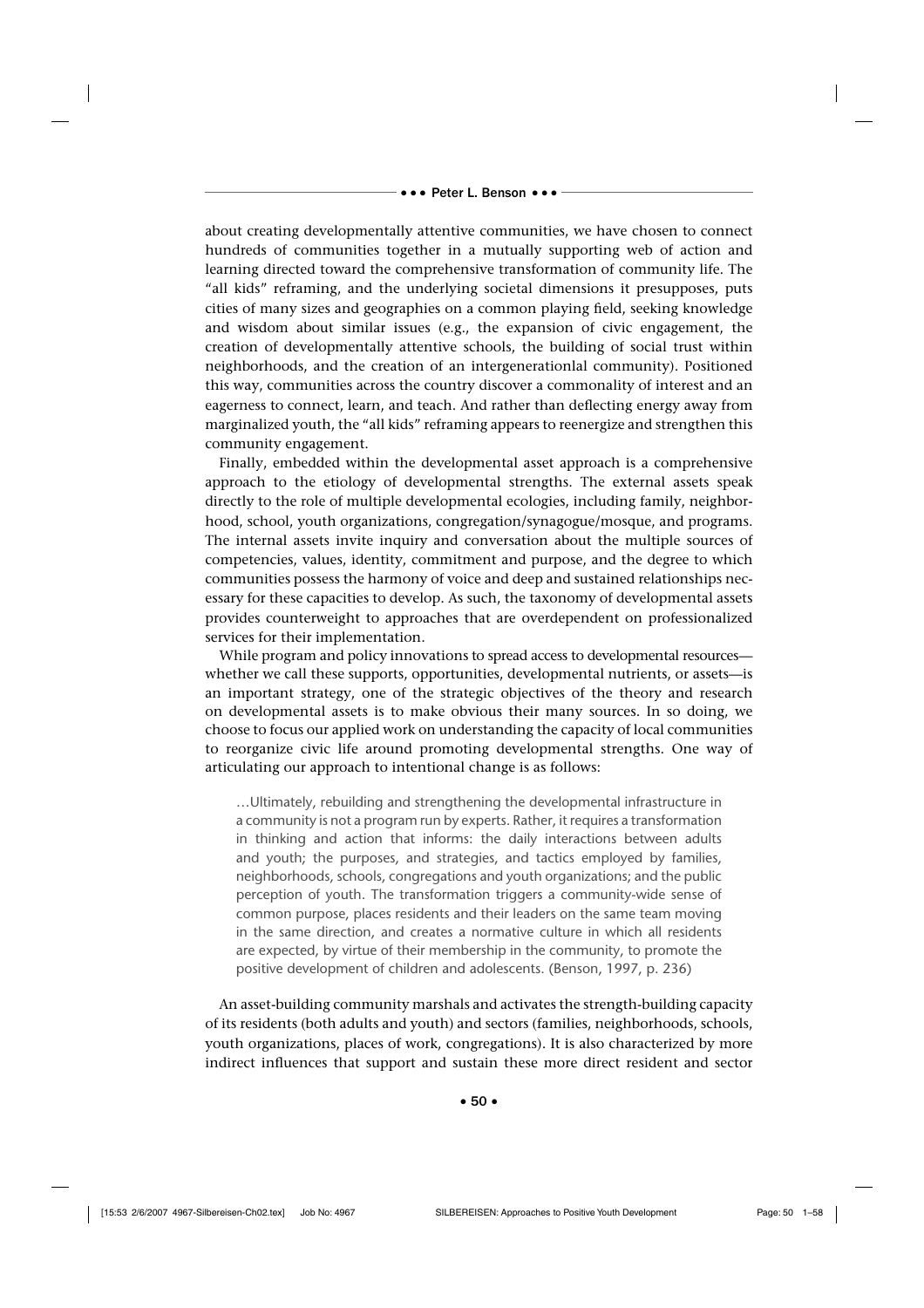influences. These include policy, financial resources, and social norms that promote adult engagement with the young (Scales, Benson, & Mannes, 2002).

These communities orchestrate the flow of positive developmental energy to achieve three targets: *vertical pileup* (in which youth develop many developmental assets), *horizontal stacking* (in which youth experience asset building in multiple contexts), and *developmental breadth* (extending, by purpose and design, the reach of asset-building energy to all children and adolescents, not only those judged to be "at risk" and served by traditional "prevention" programs).

In activating both the depth and the breadth implicit in these three targets, it is useful to posit a fuller delineation of community capacity. Hence, our conceptual model identifies five interrelated strategies for creating asset-building communities (Benson, 2002; Benson et al., 2003). These are as follow.

- 1. *Adult engagement:* Community adults build sustained, asset-building relationships with children and youth, both within and beyond family. The target is to mobilize and engage a critical mass of community adults.
- 2. *Youth engagement:* Adolescents use their asset-building capacities with peers and with younger children and in actions that help settings, places, programs, and adults undergo transformations in the direction of asset building. The target is to mobilize and engage a critical mass of adolescents.
- 3. *Sector engagement:* Families, neighborhoods, school, congregations, and youth organizations activate their asset-building potential. The target is for most of these places and contexts to weave asset building into their strategic and operational fabric.
- 4. *Programs:* A community infrastructure of quality early childhood after-school, weekend, and summer programs is available and used by children and youth. As in sector transformations, the goal is to weave asset building into their DNA.
- 5. *Community supports:* Financial, leadership, media, and policy resources are mobilized to support and sustain the transformations described in strategies 1–4.

This view of asset-building community links to several important intellectual currents. From the field of community organizing, it parallels Tilly's (1973) notion of collective action: that is, a community's pooled resources need to be applied to advance the common good. It reflects Damon's (1997; Damon & Gregory, 2003) understanding of the developmental necessity of communities mobilizing around a "unified consensus of core values" that begins to concretize the definition of the common good. It also begins to operationalize Bronfenbrenner's (1979) pioneering ecological model of human development articulating both the independent and the synergistic roles community residents and sectors play in constructing an optimal environment for positive child and youth development.

While the development assets framework—and the reframing principles on which it is based—is designed to create a readiness for new community action, models of asset-rich developmental ecologies are needed to give this energy focus and direction. Drawing on a range of sources, including reviews of system change research, field studies, and interviews with practitioners, a series of recent publications

#### • 51 •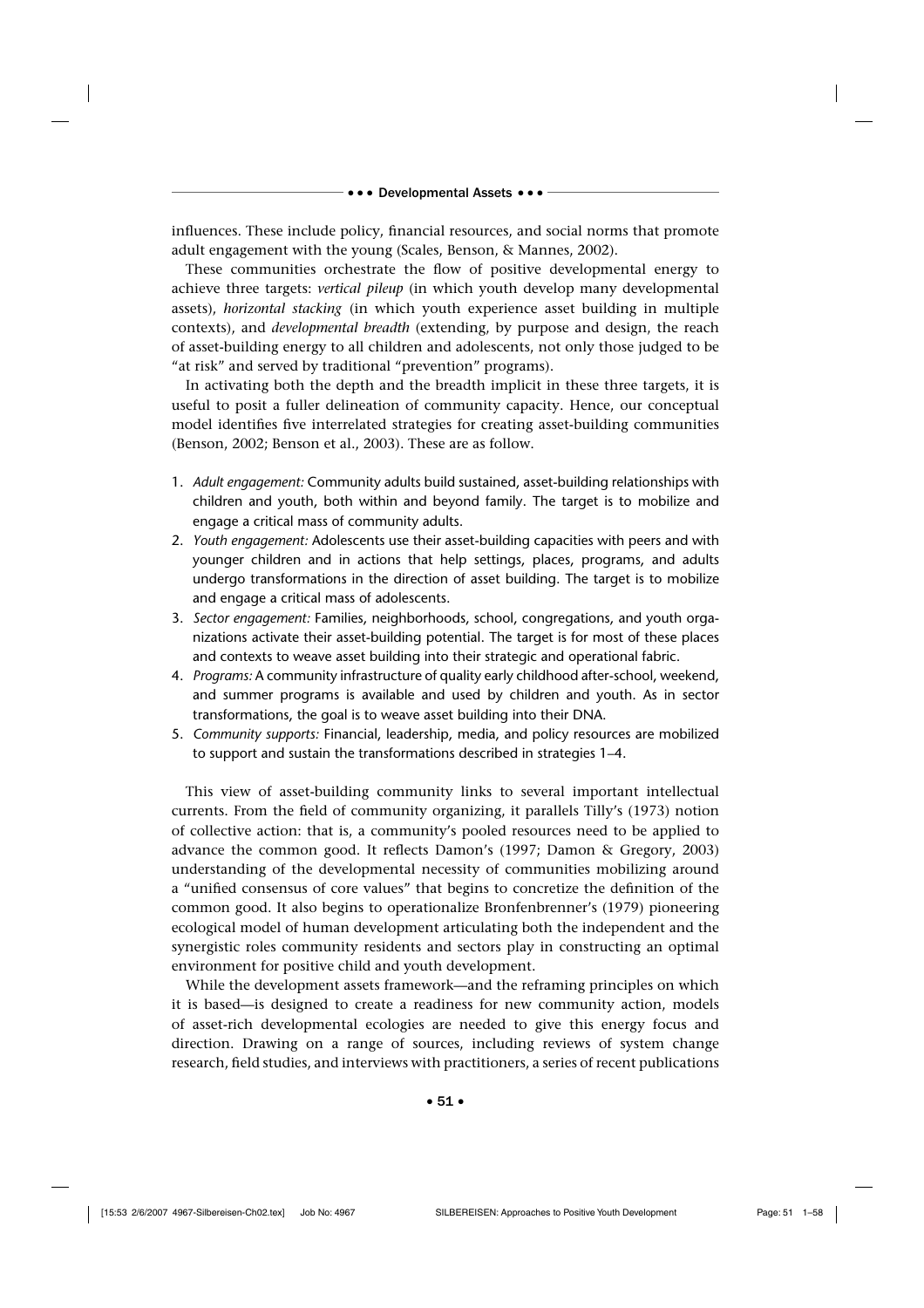paint conceptual pictures of asset-building contexts. These include, for example, schools (Starkman, Scales, & Roberts, 1999), neighborhoods (Saito, Sullivan, & Hintz, 2000; Scales et al., 2001), congregations (Roehlkepartain, 1998), youth organizations (Pearson, Johnstad, & Conway, 2004), and whole communities (Fisher, 2003). As importantly, we also seek to personalize the work by disseminating models of assetbuilding adults (Benson, Galbraith, & Espeland, 1998a) and adolescents (Benson, Galbraith, & Espeland, 1998b).

Our efforts to describe the nature and dynamics of developmentally attentive people and places are fueled by one of Bronfenbrenner's (1979) insights. He admonishes American social science for its preoccupation with "describing what is" and its inattention to understanding and experimenting "with new social forms as contexts for realizing human potential" (p. 41). He calls for (a) imagining what social ecologies look like when they are developmentally rich and (b) "transforming experiments" designed to move ecologies closer to this idea.

If "transforming experiments" primarily referred to altering the flow of developmental energy within a single context, as, for example, after-school programs, we might choose to put these experiments in the hands of professional experts. Then, if a series of evaluation studies gave affirming evidence, we would disseminate this new knowledge about effective programs through traditional channels. Because the scope of change needed to enhance the developmental infrastructure is, however, demanding of multiple and coordinated ecological changes, as well as transformation promoting the engagement of adults and adolescents in the delivery of developmental assets, the classic formula for change, with its professionally led and expert-driven accents, is inadequate for the kind of comprehensive community change needed to provide depth, reach, and developmental redundancy.

Hence, we have decided to pursue another approach to change. Assuming that all communities have a reservoir of human and social capital that can be realigned (or perhaps reignited) to provide deep and sustained connections to asset-building people and places, our approach at this point tilts in the direction of inviting communities to be colearners and coexperimenters with us in creating asset-building communities.

Accordingly, we have chosen to pursue a diffusion process grounded in bringing our research and models on developmental assets and asset-building communities straight to the residents of cities. Methods of diffusion at the local level often include community meetings to premier the local portrait of developmental assets (these forums can draw up to 2000 or 3000 people); the strategic use of print, radio, and television media partners; a speaker's bureau that fans out across a community and addresses, potentially, most service clubs, employers, congregations, and neighborhood groups; and the dissemination of print and video resources throughout the community. We also equip local community organizations by building dissemination alliances with their national offices (e.g., youth-serving systems, education associations, denominations, and Fortune 500 employers with multiple manufacturing and distribution locations). One major example is the national initiative that links the YMCA of the USA and YMCA of Canada with the

• 52 •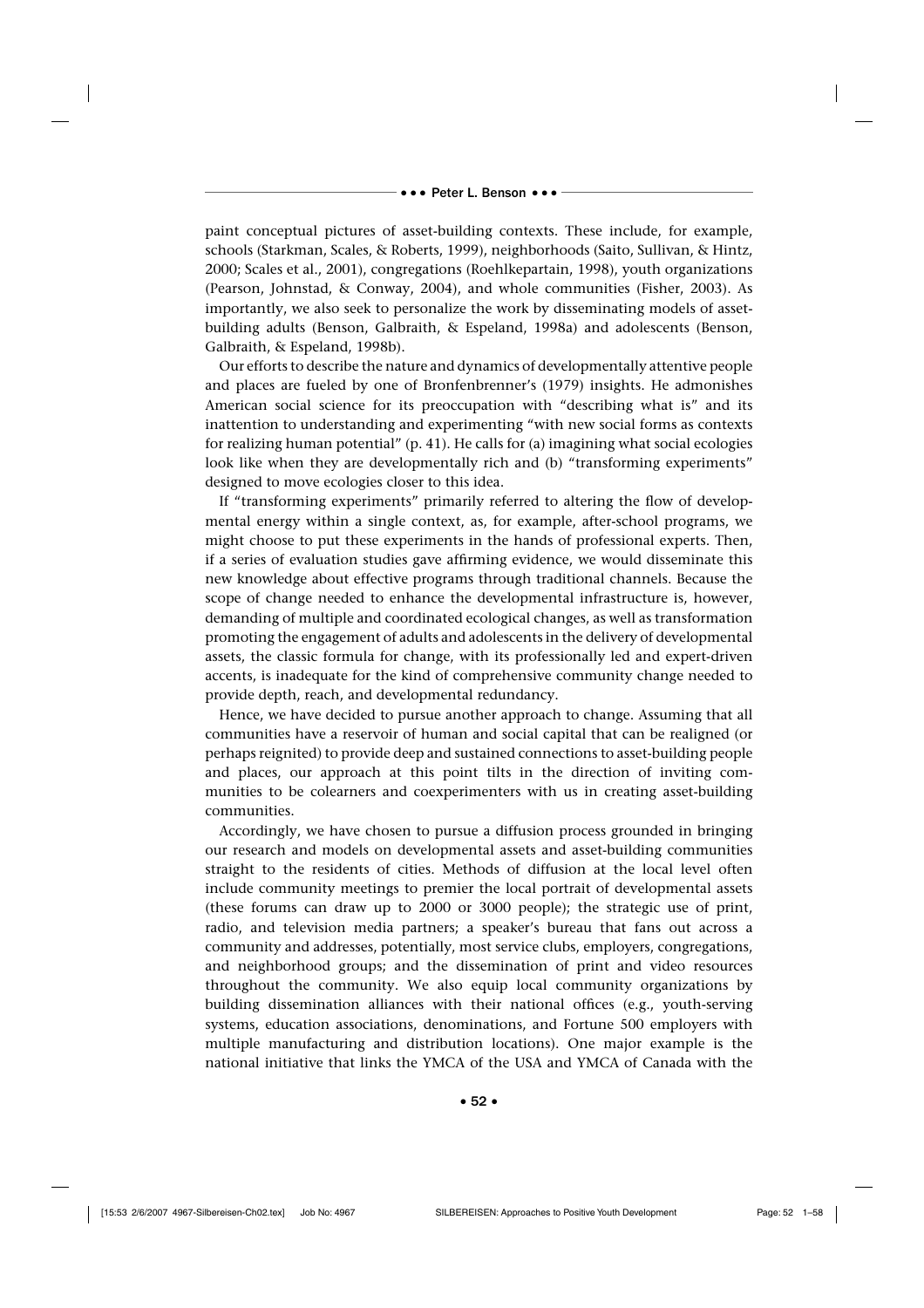Search Institute. Called Abundant Assets, this alliance is designed to train YMCA leaders, in hundreds of communities, to catalyze asset-building initiatives at the local level.

This grass roots diffusion process is not just about dissemination and utilization of new knowledge. It might also be understood as the diffusion of capacity and power (i.e., communities and their residents possess resources, efficacy, and capital that can be mobilized to promote developmental strengths).

The diffusion process has, by intent and design, created a network of cities seeking to pursue community transformation. Organized along the lines of a social movement, 600 American communities and several dozen emerging in Canada are linked to each other and the Search Institute through the Healthy Committees•Healthy Youth initiative launched in 1996. Inclusion in the network requires several community commitments, including a multisector focus, significant youth engagement in leadership and implementation, and a willingness to be in a teaching– learning relationship with other communities in the movement. As of 2004, statewide initiatives have been formed in 22 states to link multiple communities to provide support, technical assistance, and knowledge diffusion. All of these 22 networks emerged with little or no Search Institute support, which is precisely how a movement should work.

Finally, this national movement provides "laboratories of discovery" for advancing a line of conceptual and empirical inquiry into the processes and dynamics of community and social change. The network of cities offers a rich diversity in size and geography and provides an array of approaches for change as well as insight to advancing both the theory and the practice of community change. An ongoing research program at Search Institute, via case studies and interviews, identifies best practices for system and personal transformation (Mannes et al., 2003).

#### **Conclusions**

As argued in a series of publications (Benson, 1997, 2003, 2004, 2006), I take it as axiomatic that the health and well-being of children and adolescents require as much attention to promoting developmental strengths as to directly combating risks, environmental threats, and social dysfunctions that obstruct human development. These two approaches ought to be complementary and in balance. Currently, it seems they are imbalanced, with the latter approach dominating public dialogue, public policy, and scientific inquiry.

The scientific exploration of a strength-based paradigm requires, however, a deeply interdisciplinary approach, integrating, at a minimum, the fields of anthropology, communications, sociology, and economics with psychology in order to understand and mobilize a full arsenal of ritual, social norms, and system and individual capacities necessary to the complicated but essential task of creating developmentally attentive communities. If communities are indeed an important context for the "production" of developmental strength, our methods of learning and discovery require approaches

Au: Please check this.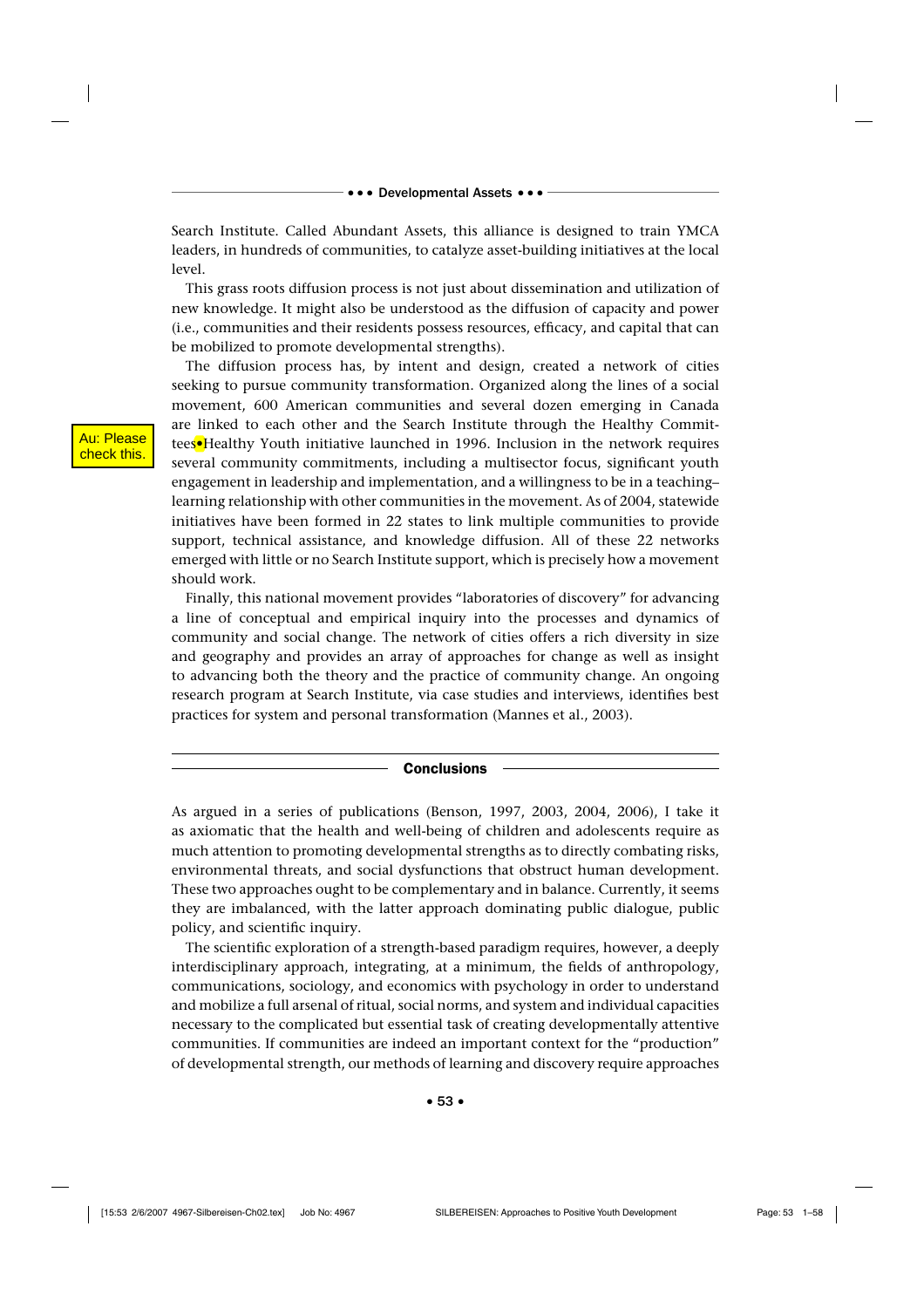that currently are too underused and too undervalued. To a considerable extent, knowledge about crucial asset-building dynamics, such as creating an intergenerational community, promoting sustained connections with "elders," and developing rituals for moving from adolescence to adulthood, is vested in "nonexperts" and often in communities organized around race, ethnicity, or worldview. Tapping this wisdom requires a significant shift in how the academy typically works, requiring instead a knowledge-generation process that brings community residents and scholars together in the pursuit and production of knowledge (Lerner, Fisher, & Weinberg, 2000).

The production of an interdisciplinary knowledge grounded in the inherent capacity of community also requires a long-term investment in discovering the nature and sequencing of community change. This kind of comprehensive, collaborative, citizen-engaged approach also requires a patient evaluation system. The American way, when it comes to evaluation, is at best an impatient system. The demand by government agencies and foundations to show impact after a relatively short period of time fuels quick programmatic solutions and diminishes inquiry into the complex, long-term, and invigorating exploration of how this culture and its communities can and must reimagine the norms, rituals, ceremonies, relationships, ecologies, and policies needed to grow healthy, competent, whole, and caring human beings.

#### References

- Baltes, P. B. (1997). On the incomplete architecture of human ontogeny: Selection, optimization, and compensation as foundation of developmental theory. *American Psychologist, 52*(4), 366–380.
- Baltes, P. B., & Baltes, M. M. (1990). Psychological perspectives on successful aging: The model of selective optimization with compensation. In P. B. Baltes & M. M. Baltes (Eds.), *Successful aging: Perspectives from the behavioral sciences* (pp. 1–34). New York: Cambridge University Press.
- Baltes, P. B., Dittmann-Kohli, F., & Dixon, R. A. (1984). New perspectives on the development of intelligence in adulthood: Toward a dual-process conception and a model of selective optimization with compensation. In P. B. Baltes & O. G. Brim (Eds.), *Life-span development and behavior* (Vol. 6, pp. 33–76). Orlando, FL: Academic Press.
- Benson, P. L. (1990). *The troubled journey: A portrait of 6th-12th grade youth*. Minneapolis, MN: Search Institute.
- Benson, P. L. (1996). Random acts of asset building. *Wingspread Journal, 18*(1), 7–9.
- Benson, P. L. (1997). *All kids are our kids: What communities must do to raise caring and responsible children and adolescents*. San Francisco: Jossey-Bass.
- Benson, P. L. (1998). Mobilizing communities to promote developmental assets: A promising strategy for the prevention of high-risk behaviors. *Family Science Review, 11*(3), 220–238.
- Benson, P. L. (2002). Adolescent development in social and community context: A program of research. *New Directions for Youth Development #95; Pathways to Positive Development Among Diverse Youth,* 123–147.
- Benson, P. L. (2003a). Developmental assets and asset-building community: Conceptual and empirical foundations. In R. M. Lerner & P. L. Benson (Eds.), *Developmental assets and assetbuilding communities: Implications for research, policy, and practice* (pp. 19–43). New York: Kluwer Academic/Plenum Publishers.

• 54 •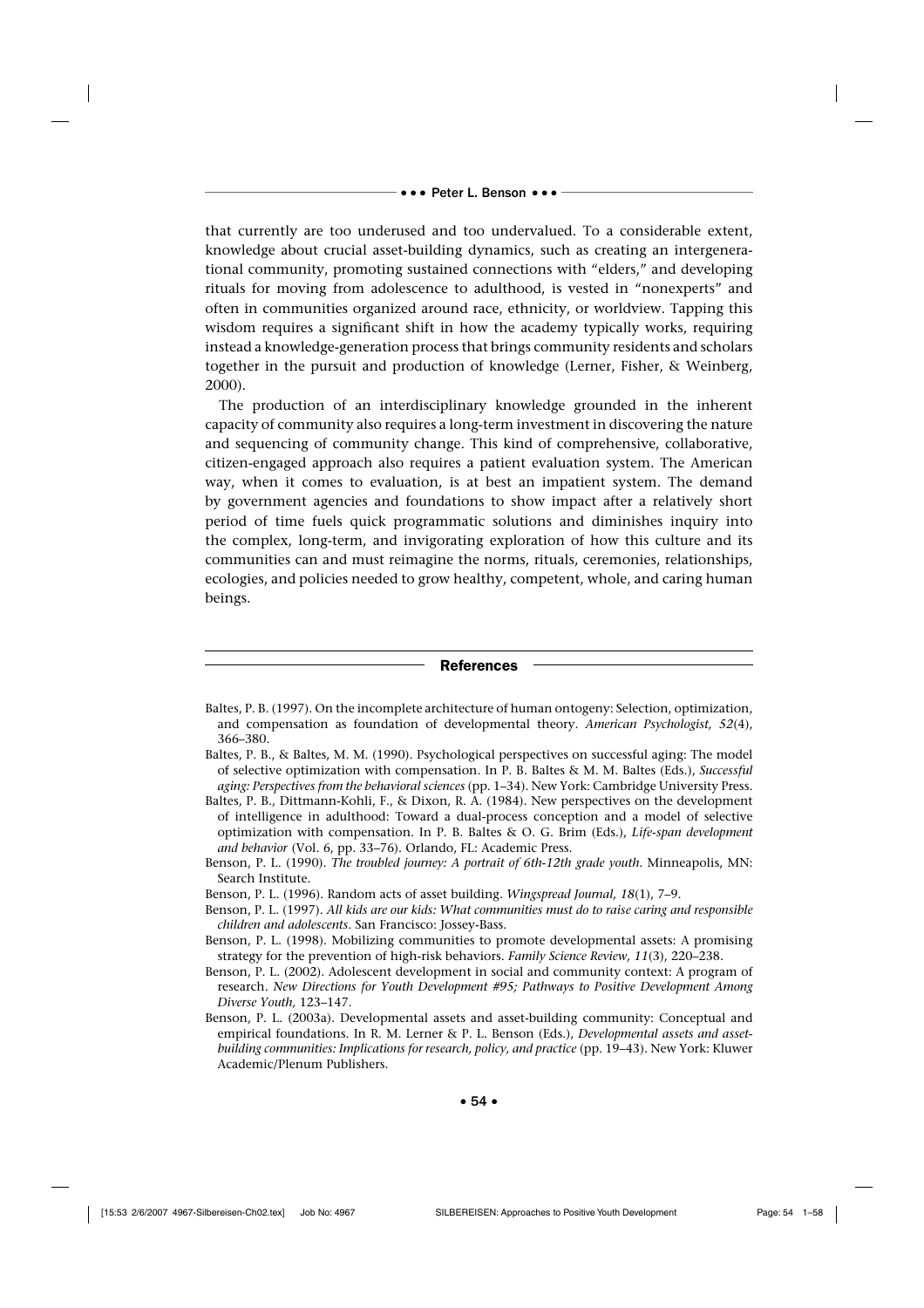- Benson, P. L. (2003b). Toward asset-building communities: How does change occur? In R. M. Lerner & P. L. Benson (Eds.), *Developmental assets and asset-building communities: Implications for research, policy, and practice* (pp. 213–221). New York: Kluwer Academic/Plenum Publishers.
- Benson, P. L. (2004). Commentary: Emerging themes in research on adolescent spiritual and religious development. *Applied Developmental Science, 8*(1), 47–50.
- Benson, P. L. (2006). *All kids are our kids: What communities must do to raise caring and responsible children and adolescents* (2nd ed.). San Francisco: Jossey-Bass.
- Benson, P. L., Galbraith, J., & Espeland, P. (1998a). *What kids need to succeed: Proven, practical ways to raise good kids*. Minneapolis, MN: Free Spirit.
- Benson, P. L., Galbraith, J., & Espeland, P. (1998b). *What teens need to succeed: Proven, practical ways to shape your own future*. Minneapolis, MN: Free Spirit.
- Benson, P. L., & Leffert, N. (2001). Childhood and adolescence: Developmental assets. In N. J. Smelser & P. G. Baltes (Eds.), *International encyclopedia of the social and behavioral sciences* (pp. 1690–1697). Oxford: Pergamon.
- Benson, P. L., Leffert, N., Scales, P. C., & Blyth, D. A. (1998). Beyond the 'village' rhetoric: Creating healthy communities for children and adolescents. *Applied Developmental Science, 2*(3), 138–159.
- Benson, P. L., & Pittman, K. (2001). Moving the youth development message: Turning a vague idea into a moral imperative. In P. L. Benson & K. J. Pittman (Eds.), *Trends in youth development: Visions, realities, and challenges* (pp. vii–xii). Norwell, MA: Kluwer Academic Publishers.
- Benson, P. L., & Saito, R. N. (2001). The scientific foundations of youth development. In P. L. Benson & K. J. Pittman (Eds.), *Trends in youth development: Visions, realities, and challenges* (pp. 135–154). Norwell, MA: Kluwer Academic Publishers.
- Benson, P. L., Scales, P. C., Hamilton, S. F., & Sesma, A., Jr. (2006). Positive youth development: Theory, research, and applications. In W. Damon & R.M. Lerner (Eds.), *Handbook of child psychology* (6th ed., Vol. 1, pp. 894–941). New York: John Wiley.
- Benson, P. L., Scales, P., Leffert, N., & Roehlkepartain, E. (1999). *The fragile foundation: The state of developmental assets among American youth*. Minneapolis, MN: Search Institute.
- Benson, P. L., Scales, P. C., & Mannes, M. (2003). Developmental strengths and their sources: Implications for the study and practice of community building. In R. M. Lerner, F. Jacobs, & D. Wertlieb (Eds.), *Handbook of applied developmental science: Promoting positive child, adolescent, and family development through research, policies and programs; Vol. 1: Applying developmental science for youth and families: Historical and theoretical foundations* (pp. 369–406). Newbury Park, CA: Sage Publications.
- Brandtstädter, J. (1998). Action perspectives on human development. In W. Damon & R. M. Lerner (Eds.), *Handbook of child psychology: Vol. 1. Theoretical models of human development* (pp. 807–863). New York: Wiley.
- Brandtstädter, J. (1999). *Action and self-development: Theory and research through the lifespan*. Thousand Oaks, CA: Sage.
- Bronfenbrenner, U. (1979). *The ecology of human development*. Cambridge, MA: Harvard University Press.
- Bronfenbrenner, U., & Morris, P. (1998). The ecology of developmental processes. In R. M. Lerner (Ed.), *Handbook of child psychology. Vol. 1: Theoretical models of human development* (5th ed., pp. 993–1028). New York: Wiley.
- Damon, W. (1997). *The youth charter: How communities can work together to raise standards for all our children*. New York: Free Press.
- Damon, W., & Gregory, A. (2003). Bringing in a new era in the field of youth development. In R. M. Lerner & P. L. Benson (Eds.), *Developmental assets and asset-building communities: Implications for research, policy, and practice* (pp. 47–64). New York: Kluwer Academic/Plenum.
- Dryfoos, J. G. (1990). *Adolescents at risk: Prevalence and prevention*. New York: Oxford University Press.
- Eccles, J. S., & Gootman, J. A. (2002). *Community programs to promote youth development*. Washington, DC: National Academy Press.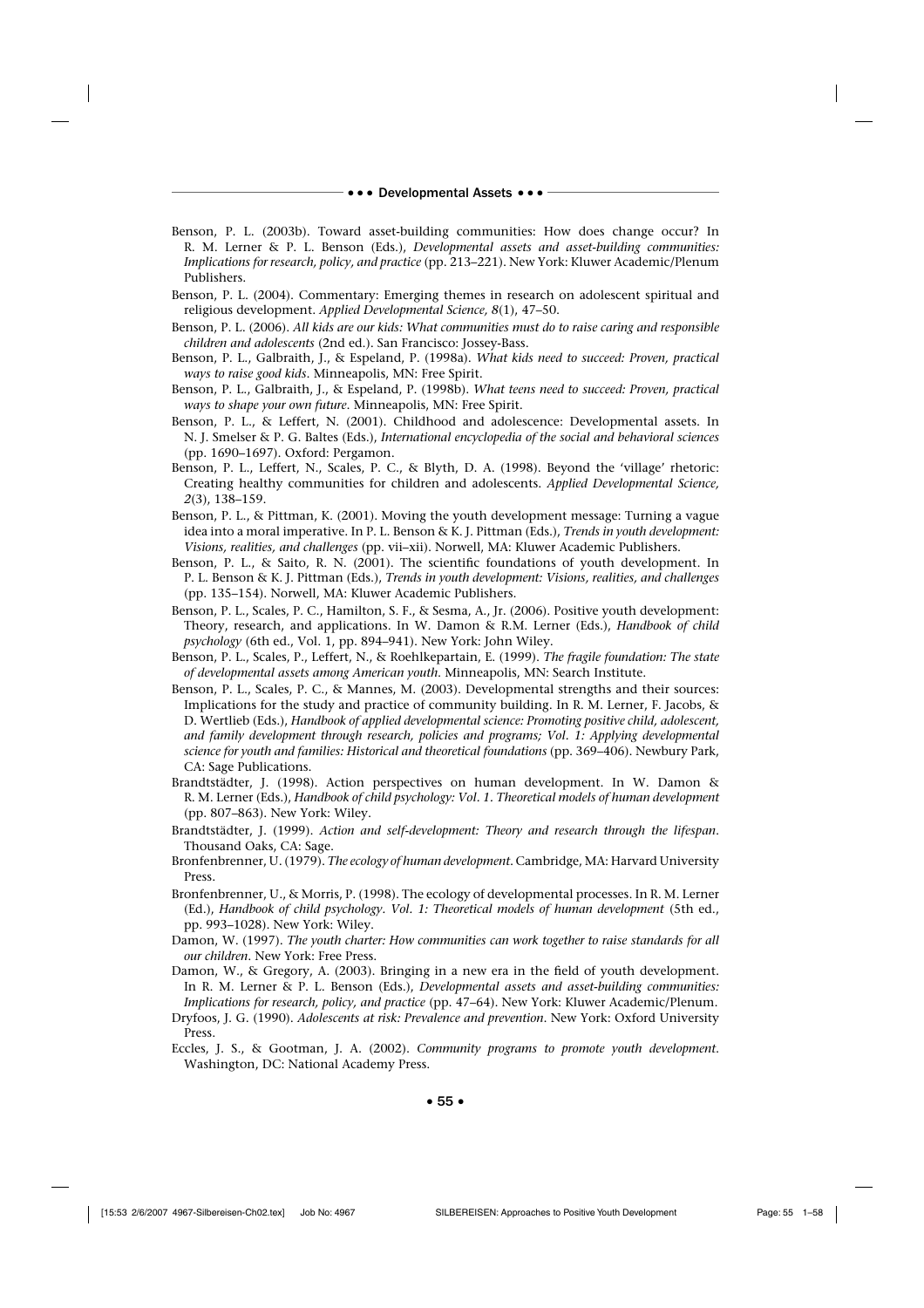Fisher, D. (2003). *Assets in action: A handbook for making communities better places to grow up.* Minneapolis, MN: Search Institute.

Ford, D. H., & Lerner, R. M. (1992). *Developmental systems theory: An integrative approach*. Newbury Park, CA: Sage Publications.

Furstenberg, F. F. (2000). The sociology of adolescence and youth in the 1990s: A critical commentary. *Journal of Marriage and the Family, 62*, 896–910.

Garbarino, J. (1995). *Raising children in a socially toxic environment*. San Francisco: Jossey-Bass.

Garmezy, N. (1985). Stress-resistant children: The search for protective factors. In J. E. Stevenson (Ed.), *Recent research in developmental psychopathology* (pp. 213 –233). Oxford: Pergamon Press. Gottlieb, G. (1997). *Synthesizing nature-nurture: Prenatal roots of instinctive behavior*. Mahwah,

NJ: Lawrence Erlbaum.

- Hamilton, S. F., Hamilton, M. A., & Pittman, K. (2004). Principles for youth development. In S. F. Hamilton &. H. M. A. Hamilton (Eds.), *The youth development handbook: Coming of age in American communities* (pp. 3–22). Thousand Oaks, CA: Sage Publications.
- Hawkins, J. D., Catalano, R. F., & Miller, J. Y. (1992). Risk and protective factors for alcohol and other drug problems in adolescence and early adulthood: Implications for substance abuse prevention. *Psychological Bulletin, 112*, 64–105.
- Leffert, N., Benson, P. L., & Roehlkepartain, J. L. (1997). *Starting out right: Developmental assets for children*. Minneapolis, MN: Search Institute.
- Leffert, N., Benson, P. L., Scales, P. C., Sharma, A. R., Drake, D. R., & Blyth, D. A. (1998). Developmental assets: Measurement and prediction of risk behaviors among adolescents. *Applied Developmental Science, 2*(4), 209–230.
- Lerner, R. M. (1976). *Concepts and theories of human development*. Reading, MA: Addison-Wesley.

Lerner, R. M. (1984). *On the nature of human plasticity*. New York: Cambridge University Press.

- Lerner, R. M. (1995). *America's youth in crisis: Challenges and options for programs and policies*. Thousand Oaks, CA: Sage Publications.
- Lerner, R. M. (1998). Theories of human development: Contemporary perspectives. In W. Damon & R. M. Lerner (Eds.), *Handbook of child psychology: Vol. 1. Theoretical models of human development* (5th ed., pp. 1–24). New York: Wiley.
- Lerner, R. M. (2002). *Concepts and theories of human development* (3rd ed.). Mahwah, NJ: Lawrence Erlbaum.
- Lerner, R. M. (2003). Developmental assets and asset-building communities: A view of the issues. In R. M. Lerner & P. L. Benson (Eds.), *Developmental assets and asset-building communities: Implications for research, policy, and practice* (pp. 3–18). New York: Kluwer Academic/Plenum.
- Lerner, R. M. (2004). *Liberty: Thriving and civic engagement among America's youth*. Thousand Oaks, CA: Sage Publications.
- Lerner, R. M., & Benson, P. L. (2003). *Developmental assets and asset-building communities: Implications for research, policy, and practice.* Norwell, MA: Kluwer Academic Publishers.
- Lerner, R. M., Fisher, C. B., & Weinberg, R. A. (2000). Toward a science for and of the people: Promoting civil society through the application of developmental science. *Child Development, 71*, 11–20.

Lorenz, K. (1965). *Evolution and modification of behavior*. Chicago, IL: University of Chicago Press.

- Lucero, M. G. (2000). *The spirit of culture: Applying cultural competency to strength-based youth development.* Denver, CO: Assets for Colorado Youth.
- Luthar, S. S., Cicchetti, D., & Becker, B. (2000). The construct of resilience: A critical evaluation and guidelines for future work. *Child Development, 71*(3), 543–562.
- Mannes, M., Benson, P.L., Kretzmann, J., & Norris, T. (2003). The American tradition of community development: Implications for guiding community engagement in youth development. In R. M. Lerner, F. Jacobs, & D. Wertlieb (Eds.), *Handbook of applied developmental science: Promoting positive child, adolescent, and family development through research, policies and programs; Vol. 1. Applying developmental science for youth and families: Historical and theoretical foundations* (pp. 469–499). Newbury Park, CA: Sage Publications.
- Masten, A. S., & Curtis, W. J. (2000). Integrating competence and psychopathology: Pathways toward a comprehensive science of adaptation in development. *Development and Psychopathology, 12*(3), 529–550.

• 56 •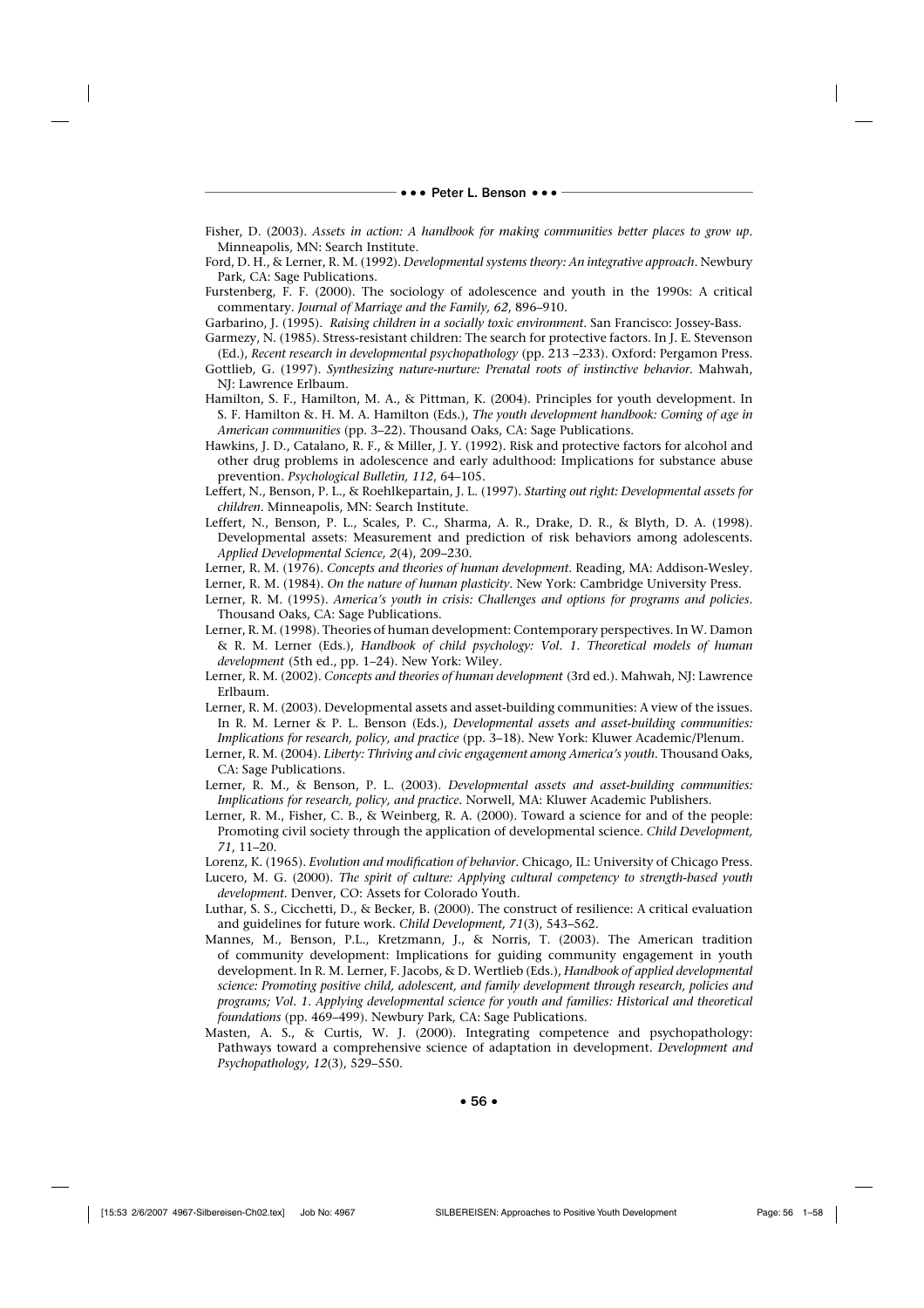McKnight, J. (1995). *The careless society: Community and its counterfeits*. New York: Basic Books.

- Mortimer, J., & Larson, R. (2002). *The changing adolescent experience: Societal trends and the transition to adulthood*. New York: Cambridge University Press.
- Overton, W. F. (1998). Developmental psychology: Philosophy, concepts, and methodology. In W. Damon & R. M. Lerner (Eds.), *Handbook of child psychology: Vol. 1. Theoretical models of human development* (5th ed., pp. 107–187). New York: Wiley.
- Pearson, Y., Johnstad, K., & Conway, J. (2004). *More than just a place to go: How developmental assets can strengthen your youth program*. Minneapolis, MN: Search Institute.
- Pittman, K., Irby, M., & Ferber, T. (2001). Unfinished business: Further reflections on a decade of promoting youth development. In P. L. Benson & K. Pittman (Eds.), *Trends in youth development: Visions, realities and challenges* (pp. 3–50). Boston: Kluwer Academic Publishers.
- Putnam, R. D. (1996). The strange disappearance of civic America. *The American Prospect*, *7*(24). Roehlkepartain, E. C. (1998). *Building assets in congregations: A practical guide for helping youth grow*
	- *up healthy*. Minneapolis, MN: Search Institute.
- Roehlkepartain, E. C., Benson, P. L., & Sesma, A. (2003). *Signs of progress in putting children first: Developmental assets among youth in St. Louis Park, 1997–2001*. Minneapolis, MN: Search Institute.
- Roth, J., & Brooks-Gunn, J. (2000). What do adolescents need for healthy development: Implications for youth policy. *Social Policy Report, 14*(1), 3–19.
- Saito, R. N., Sullivan, T. K., & Hintz, N. R. (2000). *The possible dream: What families in distressed communities need to help youth thrive*. Minneapolis, MN: Search Institute.
- Scales, P. C. (1991). *A portrait of young adolescents in the 1990s*: *Implications for promoting healthy development*. Minneapolis, MN: Search Institute.
- Scales, P. C. (2001). The public image of adolescents. *Society*, *38*(4), 64–70.
- Scales, P. C., & Benson, P. L. (2004). Adolescence and thriving. In R. M. Lerner & C. B. Fisher (Eds.), *Applied developmental science encyclopedia* (pp. 15–19). Thousand Oaks, CA: Sage.
- Scales, P. C., Benson, P. L., Leffert, N., & Blyth, D. A. (2000). Contribution of developmental assets to the prediction of thriving among adolescents. *Applied Developmental Science, 4*(1), 27–46.
- Scales, P. C., Benson, P. L., & Mannes, M. (2002). *Grading grown-ups 2002: How do American kids and adults relate?* Minneapolis, MN: Search Institute.
- Scales, P. C., Benson, P. L., Roehlkepartain, E. C., Hintz, N. R., Sullivan, T. K., & Mannes, M. (2004). The role of parental status and child age in engagement of children and youth with adults outside their families. *Journal of Family Issues, 25*(4), 735–760.
- Scales, P. C., Blyth, D. A., Berkas, T. H., & Kielsmeier, J. C. (2000). The effects of service-learning on middle school students' social responsibility and academic success. *Journal of Early Adolescence, 20*(3), 332–359.
- Scales, P. C., & Leffert, N. (1999). *Developmental assets: A synthesis of the scientific research on adolescent development*. Minneapolis, MN: Search Institute.
- Scales, P. C., & Leffert, N. (2004). *Developmental assets: A synthesis of the scientific research on adolescent development* (2nd ed.). Minnepolis, MN: Search Institute.
- Scales, P. C., Leffert, N., & Vraa, R. (2003). The relation of community developmental attentiveness to adolescent health. *American Journal of Health Behavior, 27*(Suppl. 1), S22–S34.
- Scales, P. C., & Roehlkepartain, E. C. (2003). Boosting student achievement: New research on the power of developmental assets. *Search Institute Insights and Evidence, 1*(1), 1–10.
- Scales, P. C., & Roehlkepartain, E. C. (2004). Service to others: A "gateway" asset for school success and healthy development. In National Youth Leadership Council (Ed.), *Growing to greatness: The state of service-learning report* (pp. 26–32). Saint Paul, MN: National Youth Leadership Council.
- Scales, P. C., Sesma, A., & Bolstrom, B. (2004). *Coming into their own: How developmental assets promote positive growth in middle childhood*. Minneapolis, MN: Search Institute.
- Sesma, A., Jr., Mannes, M., & Scales, P. C. (2006). Positive adaptation, resilience, and the developmental assets framework. In S. Goldstein & R. Brooks (Eds.), *Handbook of resilience in children* (pp. 281–296). New York: Kluwer Academic/Plenum.